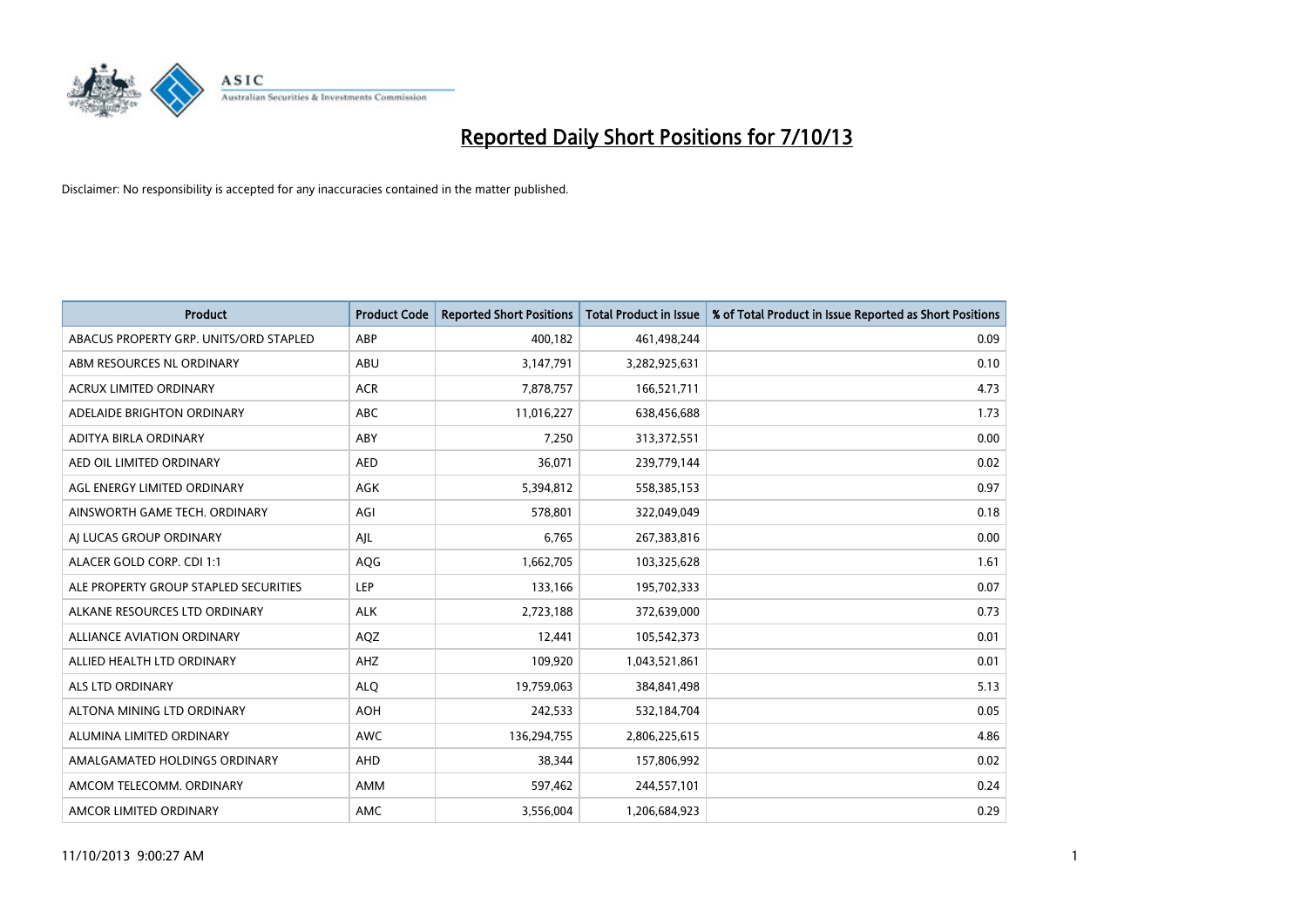

| <b>Product</b>                            | <b>Product Code</b> | <b>Reported Short Positions</b> | <b>Total Product in Issue</b> | % of Total Product in Issue Reported as Short Positions |
|-------------------------------------------|---------------------|---------------------------------|-------------------------------|---------------------------------------------------------|
| AMP LIMITED ORDINARY                      | AMP                 | 11,551,721                      | 2,944,564,649                 | 0.39                                                    |
| AMPELLA MINING ORDINARY                   | AMX                 | 27,256                          | 248,000,493                   | 0.01                                                    |
| ANGLOGOLD ASHANTI CDI 5:1                 | AGG                 | 1                               | 89,207,765                    | 0.00                                                    |
| ANSELL LIMITED ORDINARY                   | <b>ANN</b>          | 7,271,895                       | 130,648,660                   | 5.57                                                    |
| ANTARES ENERGY LTD ORDINARY               | AZZ                 | 290,043                         | 255,000,000                   | 0.11                                                    |
| ANZ BANKING GRP LTD ORDINARY              | ANZ                 | 7,858,304                       | 2,743,655,310                 | 0.29                                                    |
| APA GROUP STAPLED SECURITIES              | APA                 | 7,736,755                       | 835,750,807                   | 0.93                                                    |
| APN NEWS & MEDIA ORDINARY                 | <b>APN</b>          | 15,800,346                      | 661,526,586                   | 2.39                                                    |
| AQUARIUS PLATINUM. ORDINARY               | <b>AOP</b>          | 6,251,312                       | 486,851,336                   | 1.28                                                    |
| AQUILA RESOURCES ORDINARY                 | <b>AQA</b>          | 12,166,993                      | 411,804,442                   | 2.95                                                    |
| ARAFURA RESOURCE LTD ORDINARY             | ARU                 | 8,367                           | 441,270,644                   | 0.00                                                    |
| ARB CORPORATION ORDINARY                  | <b>ARP</b>          | 885,738                         | 72,481,302                    | 1.22                                                    |
| ARDENT LEISURE GROUP STAPLED SECURITIES   | AAD                 | 2,891,047                       | 404,994,420                   | 0.71                                                    |
| ARISTOCRAT LEISURE ORDINARY               | ALL                 | 8,221,712                       | 551,418,047                   | 1.49                                                    |
| <b>ARRIUM LTD ORDINARY</b>                | ARI                 | 27,382,323                      | 1,355,433,903                 | 2.02                                                    |
| ASCIANO LIMITED ORDINARY                  | <b>AIO</b>          | 13,634,868                      | 975,385,664                   | 1.40                                                    |
| ASG GROUP LIMITED ORDINARY                | ASZ                 | 1,187,594                       | 206,720,839                   | 0.57                                                    |
| ASPEN GROUP ORD/UNITS STAPLED             | <b>APZ</b>          | 390,208                         | 1,199,453,768                 | 0.03                                                    |
| ASTRO JAP PROP GROUP STAPLED US PROHIBIT. | AJA                 | 35,103                          | 67,211,752                    | 0.05                                                    |
| ASX LIMITED ORDINARY                      | ASX                 | 2,488,833                       | 193,595,162                   | 1.29                                                    |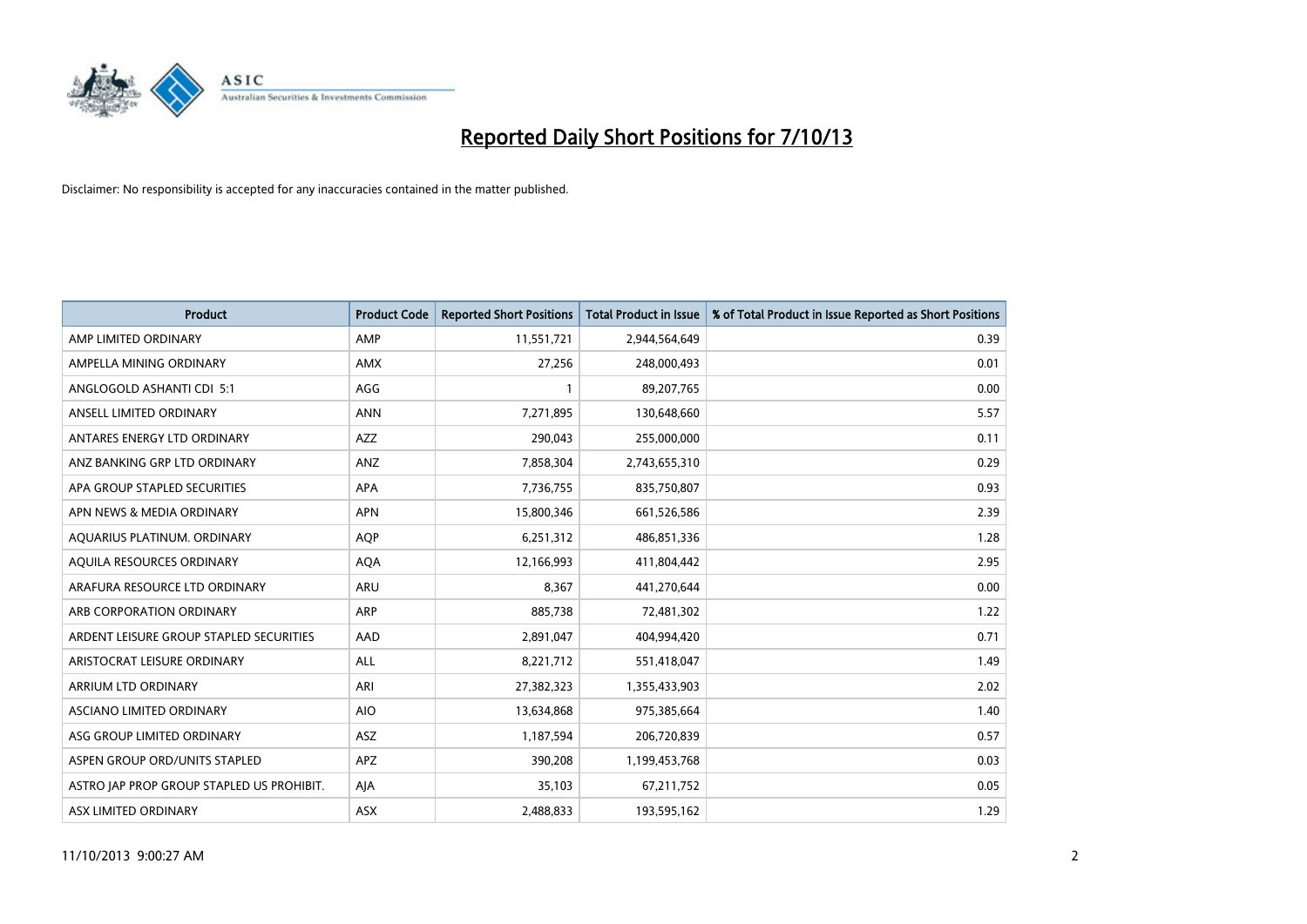

| <b>Product</b>                       | <b>Product Code</b> | <b>Reported Short Positions</b> | <b>Total Product in Issue</b> | % of Total Product in Issue Reported as Short Positions |
|--------------------------------------|---------------------|---------------------------------|-------------------------------|---------------------------------------------------------|
| ATLAS IRON LIMITED ORDINARY          | <b>AGO</b>          | 31,311,680                      | 915,416,159                   | 3.42                                                    |
| ATRUM COAL NL ORDINARY               | <b>ATU</b>          | 18,555                          | 62,806,250                    | 0.03                                                    |
| AUCKLAND INTERNATION ORDINARY        | AIA                 | 117,485                         | 1,322,564,489                 | 0.01                                                    |
| AURIZON HOLDINGS LTD ORDINARY        | <b>AZI</b>          | 2,757,531                       | 2,137,284,503                 | 0.13                                                    |
| <b>AURORA OIL &amp; GAS ORDINARY</b> | <b>AUT</b>          | 7,410,670                       | 448,785,778                   | 1.65                                                    |
| <b>AUSDRILL LIMITED ORDINARY</b>     | ASL                 | 13,162,662                      | 312,277,224                   | 4.22                                                    |
| AUSENCO LIMITED ORDINARY             | AAX                 | 1,068,416                       | 123,527,574                   | 0.86                                                    |
| <b>AUST VINTAGE LTD ORDINARY</b>     | AVG                 | 475,000                         | 194,532,692                   | 0.24                                                    |
| AUSTAL LIMITED ORDINARY              | ASB                 | 573,069                         | 346,007,639                   | 0.17                                                    |
| AUSTBROKERS HOLDINGS ORDINARY        | <b>AUB</b>          | 37,716                          | 58,271,735                    | 0.06                                                    |
| AUSTIN ENGINEERING ORDINARY          | <b>ANG</b>          | 315,907                         | 73,164,403                    | 0.43                                                    |
| AUSTRALAND PROPERTY STAPLED SECURITY | <b>ALZ</b>          | 671,478                         | 578,324,670                   | 0.12                                                    |
| AUSTRALIAN AGRICULT, ORDINARY        | AAC                 | 3,233,218                       | 413,909,874                   | 0.78                                                    |
| AUSTRALIAN INFR LTD ORDINARY         | <b>AIX</b>          | 754,355                         | 620,733,944                   | 0.12                                                    |
| AUSTRALIAN PHARM, ORDINARY           | API                 | 693,409                         | 488,115,883                   | 0.14                                                    |
| AUTOMOTIVE HOLDINGS ORDINARY         | AHE                 | 195,885                         | 260,579,682                   | 0.08                                                    |
| AVIENNINGS LIMITED ORDINARY          | <b>AVJ</b>          | 69,999                          | 384,423,851                   | 0.02                                                    |
| AWE LIMITED ORDINARY                 | <b>AWE</b>          | 924,896                         | 522,116,985                   | 0.18                                                    |
| <b>BANDANNA ENERGY ORDINARY</b>      | <b>BND</b>          | 18,452,067                      | 528,481,199                   | 3.49                                                    |
| BANK OF QUEENSLAND. ORDINARY         | <b>BOO</b>          | 5,301,864                       | 319,809,993                   | 1.66                                                    |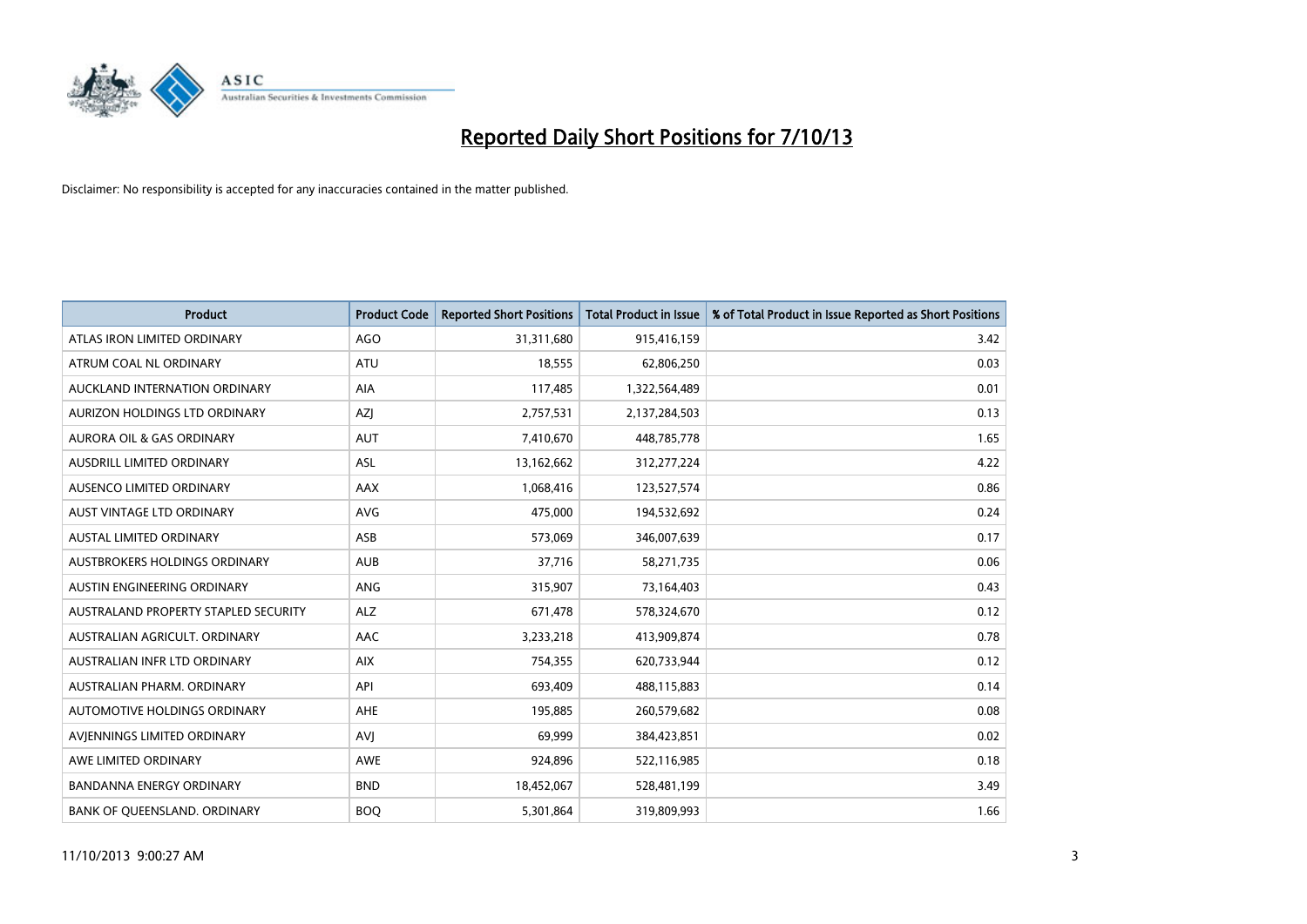

| <b>Product</b>                                | <b>Product Code</b> | <b>Reported Short Positions</b> | <b>Total Product in Issue</b> | % of Total Product in Issue Reported as Short Positions |
|-----------------------------------------------|---------------------|---------------------------------|-------------------------------|---------------------------------------------------------|
| <b>BASE RES LIMITED ORDINARY</b>              | <b>BSE</b>          | 887,637                         | 561,840,029                   | 0.16                                                    |
| BATHURST RES NZ LTD ORDINARY                  | <b>BRL</b>          | 13,956,762                      | 817,135,097                   | 1.71                                                    |
| BEACH ENERGY LIMITED ORDINARY                 | <b>BPT</b>          | 20,358,974                      | 1,277,533,962                 | 1.59                                                    |
| BEADELL RESOURCE LTD ORDINARY                 | <b>BDR</b>          | 30,407,880                      | 790,527,280                   | 3.85                                                    |
| <b>BEGA CHEESE LTD ORDINARY</b>               | <b>BGA</b>          | 122,283                         | 151,866,050                   | 0.08                                                    |
| BENDIGO AND ADELAIDE ORDINARY                 | <b>BEN</b>          | 11,221,289                      | 409,943,305                   | 2.74                                                    |
| BERKELEY RESOURCES ORDINARY                   | <b>BKY</b>          | 703,817                         | 179,393,323                   | 0.39                                                    |
| <b>BHP BILLITON LIMITED ORDINARY</b>          | <b>BHP</b>          | 5,712,003                       | 3,211,691,105                 | 0.18                                                    |
| <b>BILLABONG ORDINARY</b>                     | <b>BBG</b>          | 18,538,247                      | 478,944,292                   | 3.87                                                    |
| <b>BIONOMICS LIMITED ORDINARY</b>             | <b>BNO</b>          | 17,540                          | 411,941,924                   | 0.00                                                    |
| BLACKMORES LIMITED ORDINARY                   | <b>BKL</b>          | 4,769                           | 16,973,764                    | 0.03                                                    |
| <b>BLACKTHORN RESOURCES ORD US PROHIBITED</b> | <b>BTR</b>          | 525,801                         | 164,285,950                   | 0.32                                                    |
| <b>BLUESCOPE STEEL LTD ORDINARY</b>           | <b>BSL</b>          | 6,653,817                       | 558,733,728                   | 1.19                                                    |
| <b>BOART LONGYEAR ORDINARY</b>                | <b>BLY</b>          | 32,299,836                      | 461,163,412                   | 7.00                                                    |
| <b>BOOM LOGISTICS ORDINARY</b>                | <b>BOL</b>          | 99,999                          | 470,598,576                   | 0.02                                                    |
| BORAL LIMITED. ORDINARY                       | <b>BLD</b>          | 45,690,396                      | 778,739,826                   | 5.87                                                    |
| <b>BRADKEN LIMITED ORDINARY</b>               | <b>BKN</b>          | 10,352,919                      | 169,240,662                   | 6.12                                                    |
| <b>BRAMBLES LIMITED ORDINARY</b>              | <b>BXB</b>          | 2,100,471                       | 1,558,738,121                 | 0.13                                                    |
| <b>BREVILLE GROUP LTD ORDINARY</b>            | <b>BRG</b>          | 1,784,912                       | 130,095,322                   | 1.37                                                    |
| BRICKWORKS LIMITED ORDINARY                   | <b>BKW</b>          | 85,783                          | 148,038,996                   | 0.06                                                    |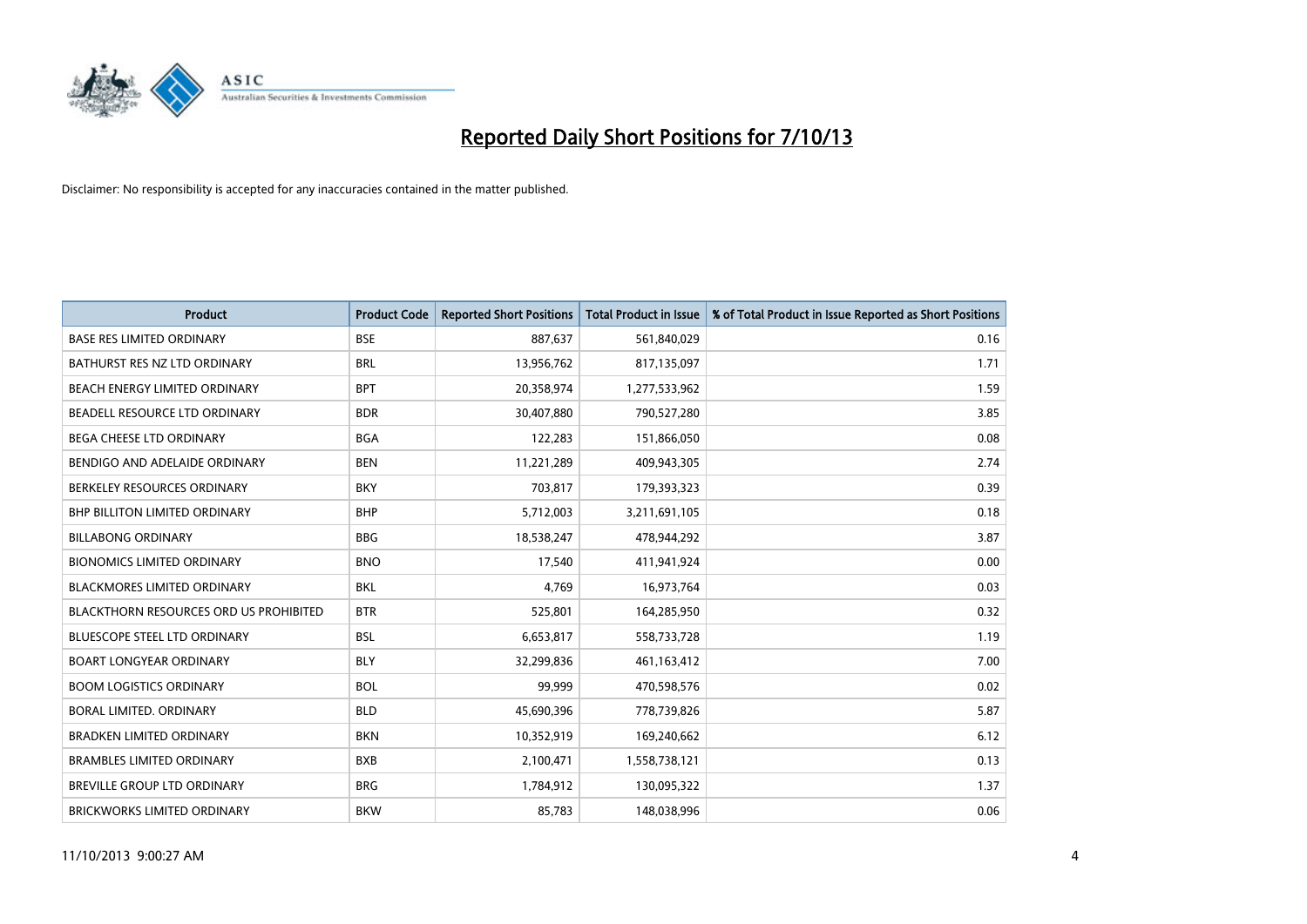

| <b>Product</b>                          | <b>Product Code</b> | <b>Reported Short Positions</b> | <b>Total Product in Issue</b> | % of Total Product in Issue Reported as Short Positions |
|-----------------------------------------|---------------------|---------------------------------|-------------------------------|---------------------------------------------------------|
| <b>BROCKMAN MINING LTD ORDINARY</b>     | <b>BCK</b>          | 273,021                         | 7,894,482,131                 | 0.00                                                    |
| <b>BUCCANEER ENERGY LTD ORDINARY</b>    | <b>BCC</b>          | 66,077                          | 2,398,671,956                 | 0.00                                                    |
| <b>BURU ENERGY ORDINARY</b>             | <b>BRU</b>          | 10,527,389                      | 298,365,707                   | 3.53                                                    |
| <b>BWP TRUST ORDINARY UNITS</b>         | <b>BWP</b>          | 1,104,330                       | 627,165,919                   | 0.18                                                    |
| CABCHARGE AUSTRALIA ORDINARY            | CAB                 | 11,519,130                      | 120,430,683                   | 9.56                                                    |
| CALTEX AUSTRALIA ORDINARY               | <b>CTX</b>          | 1,599,630                       | 270,000,000                   | 0.59                                                    |
| CAPE LAMBERT RES LTD ORDINARY           | <b>CFE</b>          | 19,764                          | 676,191,942                   | 0.00                                                    |
| <b>CARBON ENERGY ORDINARY</b>           | <b>CNX</b>          | 6,799                           | 975,168,303                   | 0.00                                                    |
| <b>CARDNO LIMITED ORDINARY</b>          | CDD                 | 7,010,181                       | 144,144,907                   | 4.86                                                    |
| CARNARVON PETROLEUM ORDINARY            | <b>CVN</b>          | 39,246                          | 934,109,501                   | 0.00                                                    |
| CARSALES.COM LTD ORDINARY               | <b>CRZ</b>          | 2,327,029                       | 237,513,965                   | 0.98                                                    |
| <b>CASH CONVERTERS ORDINARY</b>         | CCV                 | 3,980,208                       | 425,619,099                   | 0.94                                                    |
| CEDAR WOODS PROP. ORDINARY              | <b>CWP</b>          | 223,708                         | 73,359,551                    | 0.30                                                    |
| CENTRAL PETROLEUM DEFERRED SETTLEMENT   | <b>CTPDA</b>        | 222,322                         | 309,215,769                   | 0.07                                                    |
| <b>CERAMIC FUEL CELLS ORDINARY</b>      | <b>CFU</b>          | 390                             | 1,591,941,620                 | 0.00                                                    |
| CFS RETAIL TRUST GRP STAPLED SECURITIES | <b>CFX</b>          | 30,768,937                      | 2,858,286,690                 | 1.08                                                    |
| CHALLENGER DIV.PRO. STAPLED UNITS       | <b>CDI</b>          | 53,662                          | 214,101,013                   | 0.03                                                    |
| <b>CHALLENGER LIMITED ORDINARY</b>      | <b>CGF</b>          | 1,609,835                       | 530,862,585                   | 0.30                                                    |
| CHARTER HALL GROUP STAPLED US PROHIBIT. | <b>CHC</b>          | 233,900                         | 309,068,171                   | 0.08                                                    |
| <b>CHARTER HALL RETAIL UNITS</b>        | <b>COR</b>          | 6,835,327                       | 341,843,880                   | 2.00                                                    |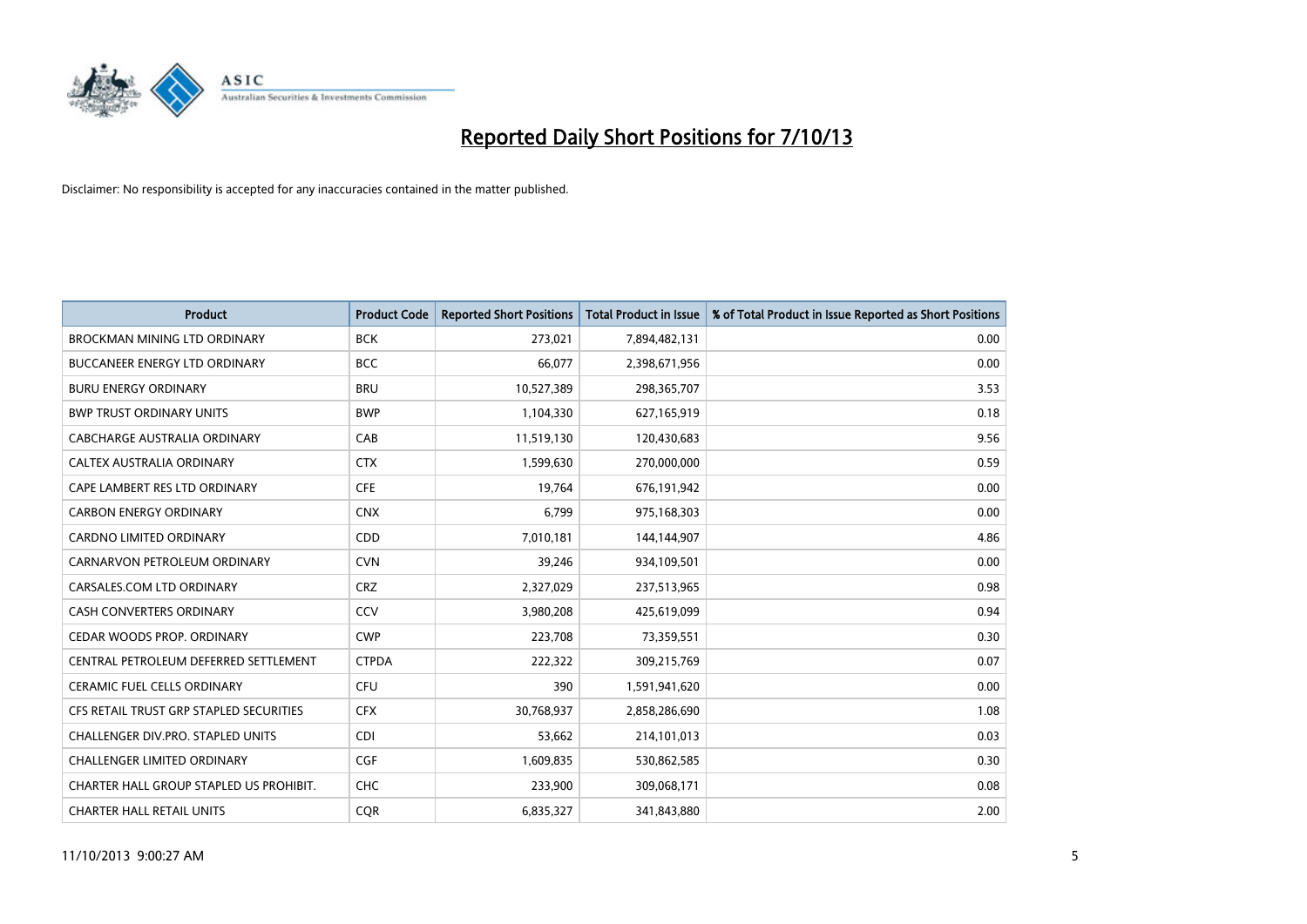

| <b>Product</b>                          | <b>Product Code</b> | <b>Reported Short Positions</b> | <b>Total Product in Issue</b> | % of Total Product in Issue Reported as Short Positions |
|-----------------------------------------|---------------------|---------------------------------|-------------------------------|---------------------------------------------------------|
| <b>CHORUS LIMITED ORDINARY</b>          | <b>CNU</b>          | 46,596                          | 389,299,049                   | 0.01                                                    |
| CITIGOLD CORP LTD ORDINARY              | <b>CTO</b>          | 153,427                         | 1,352,907,765                 | 0.01                                                    |
| <b>CLEAN SEAS TUNA ORDINARY</b>         | <b>CSS</b>          | 368,511                         | 801,757,062                   | 0.05                                                    |
| <b>CLOUGH LIMITED ORDINARY</b>          | <b>CLO</b>          | 3,663                           | 777,203,039                   | 0.00                                                    |
| COAL OF AFRICA LTD ORDINARY             | <b>CZA</b>          | 426                             | 1,048,368,613                 | 0.00                                                    |
| <b>COALSPUR MINES LTD ORDINARY</b>      | <b>CPL</b>          | 8,937,236                       | 641,394,435                   | 1.39                                                    |
| COCA-COLA AMATIL ORDINARY               | <b>CCL</b>          | 13,665,850                      | 763,590,249                   | 1.79                                                    |
| COCHLEAR LIMITED ORDINARY               | <b>COH</b>          | 7,209,318                       | 57,040,932                    | 12.64                                                   |
| <b>COCKATOO COAL ORDINARY</b>           | <b>COK</b>          | 7,938,923                       | 886,294,158                   | 0.90                                                    |
| <b>CODAN LIMITED ORDINARY</b>           | <b>CDA</b>          | 1,060,585                       | 176,926,104                   | 0.60                                                    |
| <b>COLLECTION HOUSE ORDINARY</b>        | <b>CLH</b>          | 1,366,967                       | 128,150,198                   | 1.07                                                    |
| COMMONWEALTH BANK, ORDINARY             | <b>CBA</b>          | 3,369,785                       | 1,611,928,836                 | 0.21                                                    |
| <b>COMMONWEALTH PROP ORDINARY UNITS</b> | <b>CPA</b>          | 18,603,774                      | 2,347,003,413                 | 0.79                                                    |
| <b>COMPASS RESOURCES ORDINARY</b>       | <b>CMR</b>          | 7,472                           | 1,403,744,100                 | 0.00                                                    |
| <b>COMPUTERSHARE LTD ORDINARY</b>       | <b>CPU</b>          | 7,873,098                       | 556,203,079                   | 1.42                                                    |
| CORP TRAVEL LIMITED ORDINARY            | <b>CTD</b>          | 229,084                         | 78,246,245                    | 0.29                                                    |
| <b>CREDIT CORP GROUP ORDINARY</b>       | <b>CCP</b>          | 37,591                          | 46,131,882                    | 0.08                                                    |
| <b>CROMWELL PROP STAPLED SECURITIES</b> | <b>CMW</b>          | 12,759,952                      | 1,719,157,262                 | 0.74                                                    |
| <b>CROWE HORWATH AUS ORDINARY</b>       | <b>CRH</b>          | 924,989                         | 269,665,096                   | 0.34                                                    |
| <b>CROWN LIMITED ORDINARY</b>           | <b>CWN</b>          | 2,280,060                       | 728,394,185                   | 0.31                                                    |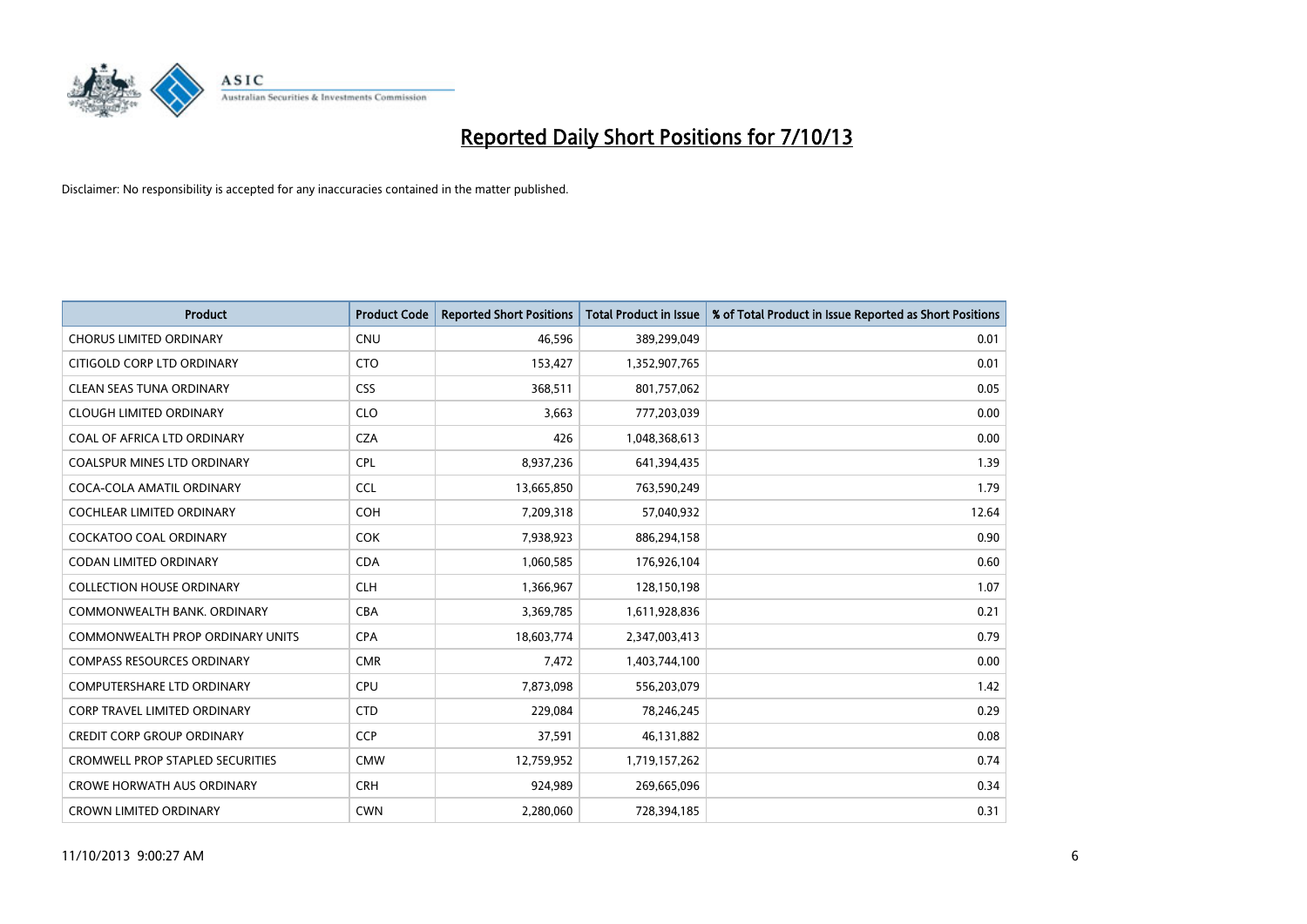

| <b>Product</b>                     | <b>Product Code</b> | <b>Reported Short Positions</b> | <b>Total Product in Issue</b> | % of Total Product in Issue Reported as Short Positions |
|------------------------------------|---------------------|---------------------------------|-------------------------------|---------------------------------------------------------|
| <b>CSG LIMITED ORDINARY</b>        | CSV                 | 321,762                         | 278,973,075                   | 0.12                                                    |
| <b>CSL LIMITED ORDINARY</b>        | <b>CSL</b>          | 283,728                         | 487,165,144                   | 0.06                                                    |
| <b>CSR LIMITED ORDINARY</b>        | <b>CSR</b>          | 30,890,153                      | 506,000,315                   | 6.10                                                    |
| <b>CUDECO LIMITED ORDINARY</b>     | CDU                 | 3,934,073                       | 205,017,174                   | 1.92                                                    |
| DART ENERGY LTD DEFERRED           | <b>DTEN</b>         | 8,733                           | 97,643,305                    | 0.01                                                    |
| DART ENERGY LTD ORDINARY           | <b>DTE</b>          | 5,724,296                       | 1,010,608,214                 | 0.57                                                    |
| DATA#3 LIMITED ORDINARY            | <b>DTL</b>          | 40,750                          | 153,974,950                   | 0.03                                                    |
| DAVID JONES LIMITED ORDINARY       | <b>DJS</b>          | 55,550,706                      | 535,002,401                   | 10.38                                                   |
| DECMIL GROUP LIMITED ORDINARY      | <b>DCG</b>          | 2,913,530                       | 168,657,794                   | 1.73                                                    |
| DEXUS PROPERTY GROUP STAPLED UNITS | <b>DXS</b>          | 17,777,355                      | 4,628,228,426                 | 0.38                                                    |
| DISCOVERY METALS LTD ORDINARY      | <b>DML</b>          | 6,387,082                       | 560,034,418                   | 1.14                                                    |
| DOMINO PIZZA ENTERPR ORDINARY      | <b>DMP</b>          | 166,976                         | 85,855,713                    | 0.19                                                    |
| DOWNER EDI LIMITED ORDINARY        | <b>DOW</b>          | 10,752,279                      | 434,734,970                   | 2.47                                                    |
| DRILLSEARCH ENERGY ORDINARY        | <b>DLS</b>          | 13,370,839                      | 429,665,895                   | 3.11                                                    |
| DUET GROUP STAPLED US PROHIBIT.    | <b>DUE</b>          | 15,080,038                      | 1,237,195,531                 | 1.22                                                    |
| DULUXGROUP LIMITED ORDINARY        | <b>DLX</b>          | 1,699,976                       | 377,019,430                   | 0.45                                                    |
| <b>DWS LTD ORDINARY</b>            | <b>DWS</b>          | 412,727                         | 132,362,763                   | 0.31                                                    |
| ECHO ENTERTAINMENT ORDINARY        | <b>EGP</b>          | 6,232,789                       | 825,672,730                   | 0.75                                                    |
| <b>ELDERS LIMITED ORDINARY</b>     | <b>ELD</b>          | 18,584,579                      | 455,013,329                   | 4.08                                                    |
| ELEMENTAL MINERALS ORDINARY        | <b>ELM</b>          | 2,958                           | 303,263,391                   | 0.00                                                    |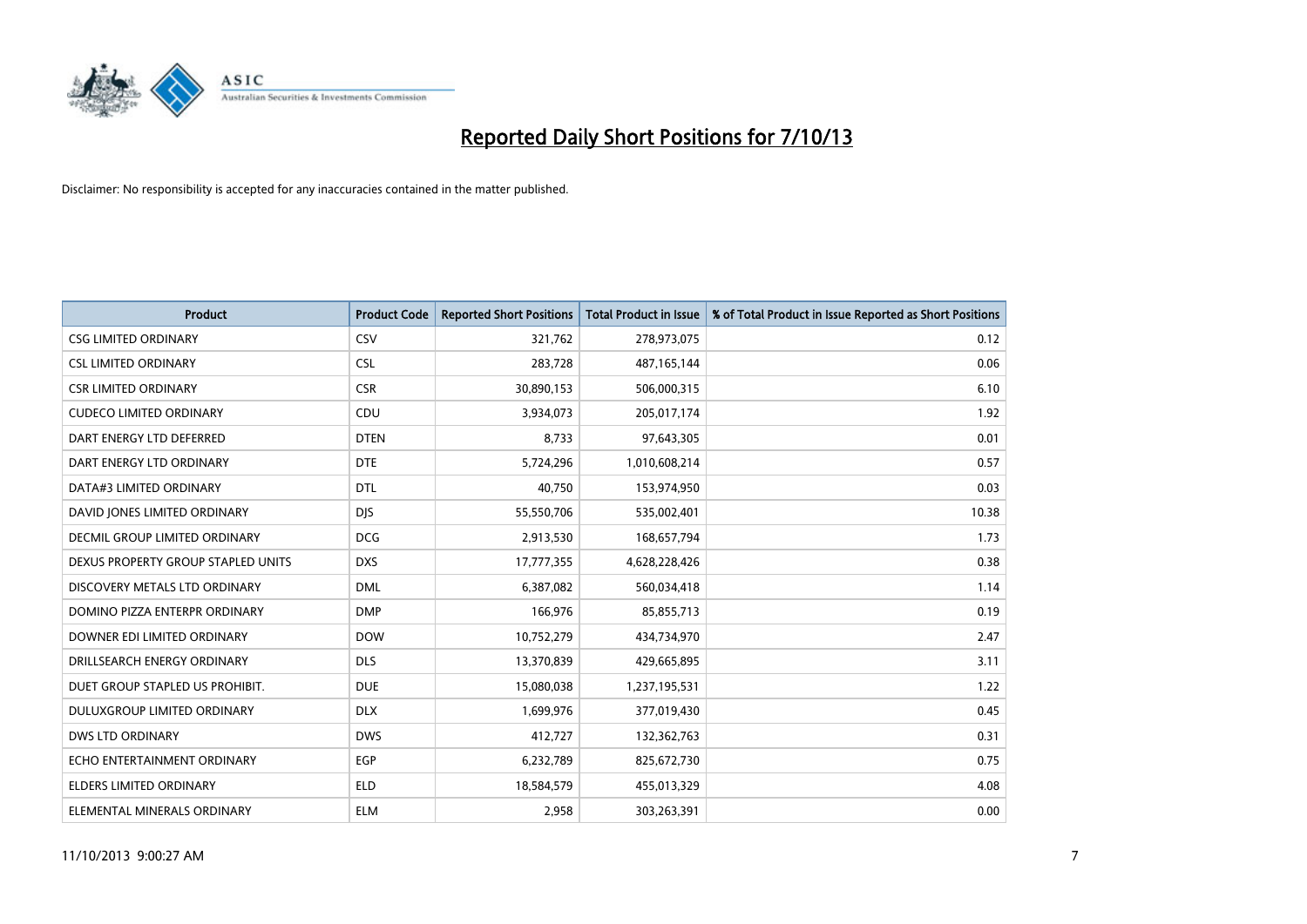

| <b>Product</b>                         | <b>Product Code</b> | <b>Reported Short Positions</b> | <b>Total Product in Issue</b> | % of Total Product in Issue Reported as Short Positions |
|----------------------------------------|---------------------|---------------------------------|-------------------------------|---------------------------------------------------------|
| ELEMENTOS LIMITED ORDINARY             | <b>ELT</b>          | 16                              | 188,638,746                   | 0.00                                                    |
| <b>EMECO HOLDINGS ORDINARY</b>         | <b>EHL</b>          | 11,295,967                      | 599,675,707                   | 1.88                                                    |
| <b>ENDEAVOUR MIN CORP CDI 1:1</b>      | <b>EVR</b>          | 401,207                         | 94,057,031                    | 0.43                                                    |
| <b>ENERGY RESOURCES ORDINARY 'A'</b>   | <b>ERA</b>          | 8,861,129                       | 517,725,062                   | 1.71                                                    |
| <b>ENERGY WORLD CORPOR, ORDINARY</b>   | <b>EWC</b>          | 23,653,891                      | 1,734,166,672                 | 1.36                                                    |
| <b>ENVESTRA LIMITED ORDINARY</b>       | <b>ENV</b>          | 1,407,795                       | 1,796,808,474                 | 0.08                                                    |
| EQUATORIAL RES LTD ORDINARY            | EQX                 | 8                               | 121,885,353                   | 0.00                                                    |
| ERM POWER LIMITED ORDINARY             | EPW                 | 47,927                          | 208,116,807                   | 0.02                                                    |
| ESERVGLOBAL LIMITED ORDINARY           | ESV                 | 7,742,244                       | 249,045,997                   | 3.11                                                    |
| EVOLUTION MINING LTD ORDINARY          | <b>EVN</b>          | 16,678,489                      | 708,652,367                   | 2.35                                                    |
| FAIRFAX MEDIA LTD ORDINARY             | <b>FXJ</b>          | 198,797,070                     | 2,351,955,725                 | 8.45                                                    |
| FAR LTD ORDINARY                       | <b>FAR</b>          | 22,850,803                      | 2,499,846,742                 | 0.91                                                    |
| FEDERATION CNTRES ORD/UNIT STAPLED SEC | <b>FDC</b>          | 3,320,126                       | 1,427,641,565                 | 0.23                                                    |
| FINBAR GROUP LIMITED ORDINARY          | <b>FRI</b>          | 15,875                          | 220,847,184                   | 0.01                                                    |
| FISHER & PAYKEL H. ORDINARY            | <b>FPH</b>          | 220,001                         | 546,833,295                   | 0.04                                                    |
| FKP PROPERTY GROUP STAPLED SECURITIES  | <b>FKP</b>          | 8,894,549                       | 321,578,705                   | 2.77                                                    |
| FLEETWOOD CORP ORDINARY                | <b>FWD</b>          | 2,449,665                       | 60,522,619                    | 4.05                                                    |
| FLETCHER BUILDING ORDINARY             | <b>FBU</b>          | 2,218,078                       | 686,096,427                   | 0.32                                                    |
| FLEXIGROUP LIMITED ORDINARY            | <b>FXL</b>          | 33,232                          | 303,385,394                   | 0.01                                                    |
| <b>FLIGHT CENTRE ORDINARY</b>          | <b>FLT</b>          | 2,605,019                       | 100,527,011                   | 2.59                                                    |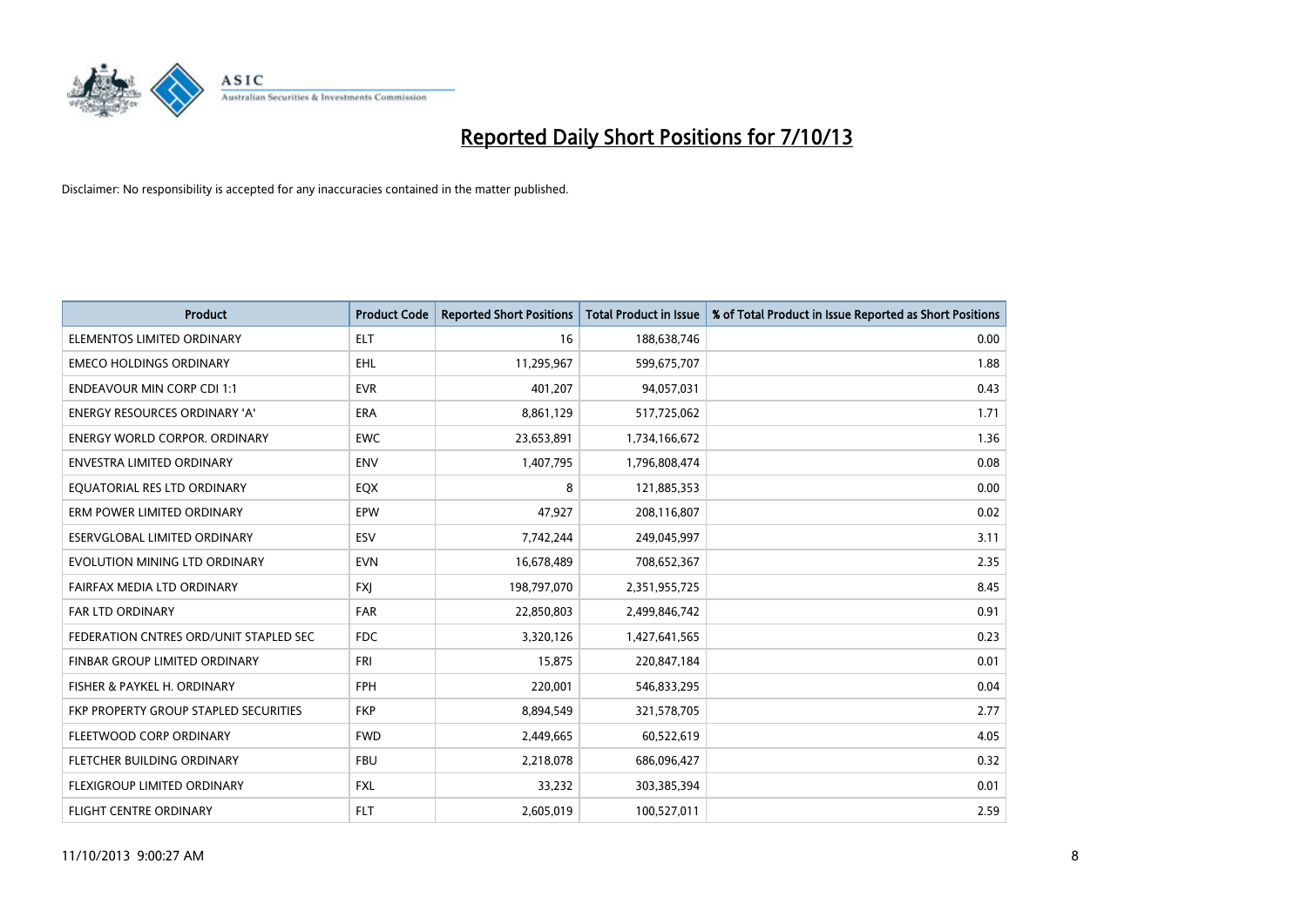

| <b>Product</b>                                   | <b>Product Code</b> | <b>Reported Short Positions</b> | <b>Total Product in Issue</b> | % of Total Product in Issue Reported as Short Positions |
|--------------------------------------------------|---------------------|---------------------------------|-------------------------------|---------------------------------------------------------|
| FLINDERS MINES LTD ORDINARY                      | <b>FMS</b>          | 2,913,441                       | 1,824,843,676                 | 0.16                                                    |
| FOCUS MINERALS LTD ORDINARY                      | <b>FML</b>          | 24,003                          | 9,137,375,877                 | 0.00                                                    |
| FONTERRA SHARE FUND ORDINARY UNITS               | <b>FSF</b>          | 19,859                          | 106,151,733                   | 0.02                                                    |
| FORGE GROUP LIMITED ORDINARY                     | <b>FGE</b>          | 1,432,686                       | 86,169,014                    | 1.66                                                    |
| <b>FORTESCUE METALS GRP ORDINARY</b>             | <b>FMG</b>          | 145,515,141                     | 3,113,798,659                 | 4.67                                                    |
| <b>G.U.D. HOLDINGS ORDINARY</b>                  | GUD                 | 6,103,515                       | 71,341,319                    | 8.56                                                    |
| <b>G8 EDUCATION LIMITED ORDINARY</b>             | <b>GEM</b>          | 625,476                         | 273,390,260                   | 0.23                                                    |
| <b>GALAXY RESOURCES ORDINARY</b>                 | <b>GXY</b>          | 2,336,027                       | 1,006,198,271                 | 0.23                                                    |
| <b>GALILEO JAPAN TRUST UNIT</b>                  | GIT                 | 533,333                         | 8,111,332                     | 6.58                                                    |
| <b>GENETIC TECHNOLOGIES ORDINARY</b>             | <b>GTG</b>          | 182,610                         | 517,138,486                   | 0.04                                                    |
| <b>GEODYNAMICS LIMITED ORDINARY</b>              | GDY                 | 850                             | 406,452,608                   | 0.00                                                    |
| GI DYNAMICS, INC CDI US PROHIBITED               | GID                 | 16,348                          | 389,977,755                   | 0.00                                                    |
| <b>GINDALBIE METALS LTD ORDINARY</b>             | GBG                 | 50,837,549                      | 1,493,054,193                 | 3.40                                                    |
| <b>GOODMAN FIELDER, ORDINARY</b>                 | GFF                 | 25,917,503                      | 1,955,559,207                 | 1.33                                                    |
| <b>GOODMAN GROUP STAPLED</b>                     | <b>GMG</b>          | 5,188,276                       | 1,718,742,809                 | 0.30                                                    |
| <b>GPT GROUP STAPLED SEC.</b>                    | GPT                 | 6,293,522                       | 1,694,888,638                 | 0.37                                                    |
| <b>GRAINCORP LIMITED A CLASS ORDINARY</b>        | <b>GNC</b>          | 27,392                          | 228,855,628                   | 0.01                                                    |
| <b>GRANGE RESOURCES. ORDINARY</b>                | <b>GRR</b>          | 4,954,011                       | 1,156,492,195                 | 0.43                                                    |
| <b>GREENLAND MIN EN LTD ORDINARY</b>             | GGG                 | 5,460,246                       | 572,720,096                   | 0.95                                                    |
| <b>GROWTHPOINT PROPERTY ORD/UNIT STAPLED SEC</b> | GOZ                 | 96,885                          | 414,229,412                   | 0.02                                                    |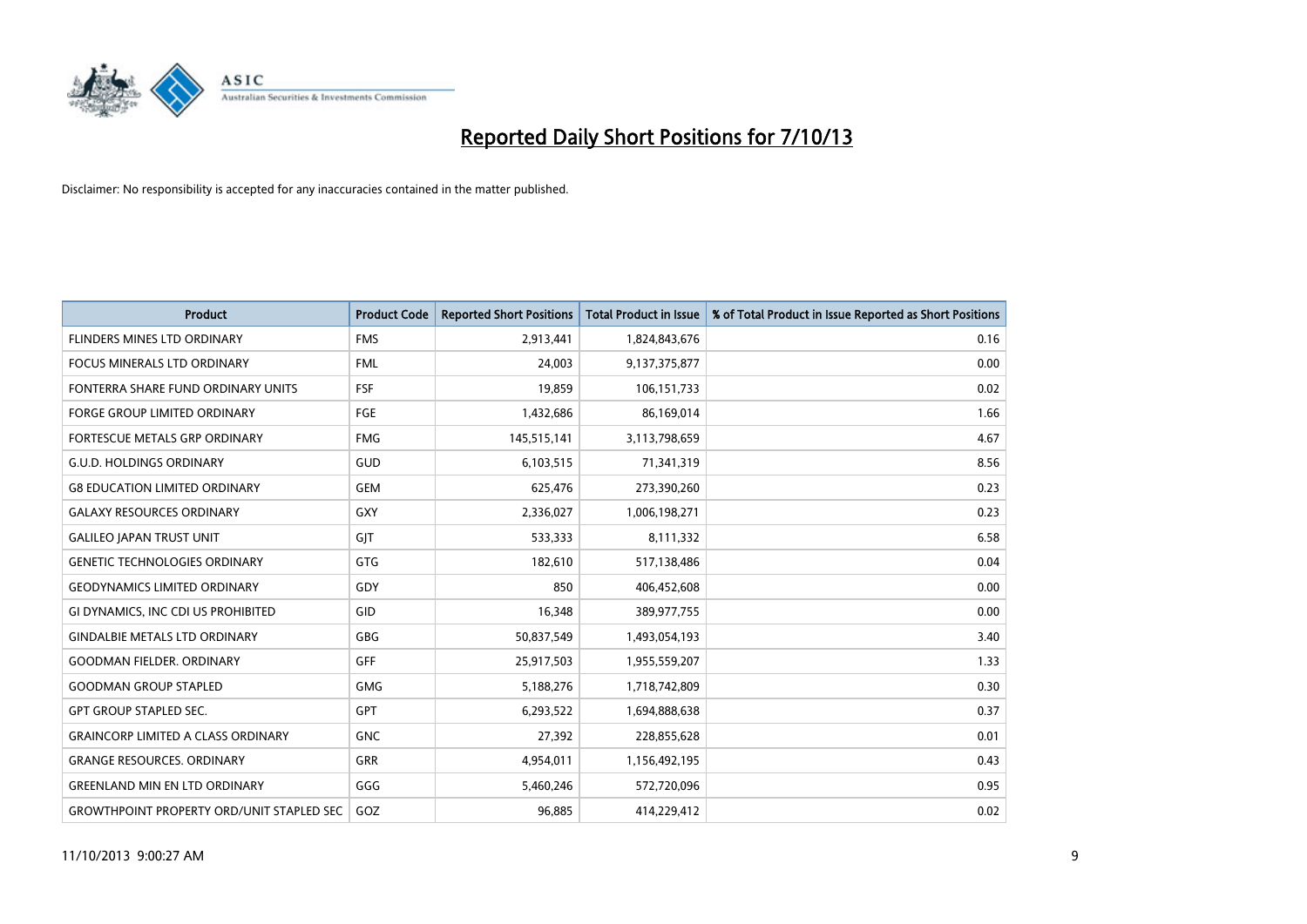

| <b>Product</b>                          | <b>Product Code</b> | <b>Reported Short Positions</b> | <b>Total Product in Issue</b> | % of Total Product in Issue Reported as Short Positions |
|-----------------------------------------|---------------------|---------------------------------|-------------------------------|---------------------------------------------------------|
| <b>GRYPHON MINERALS LTD ORDINARY</b>    | GRY                 | 6,734,040                       | 400,691,164                   | 1.68                                                    |
| <b>GUILDFORD COAL LTD ORDINARY</b>      | <b>GUF</b>          | 264,324                         | 635,046,899                   | 0.04                                                    |
| <b>GWA GROUP LTD ORDINARY</b>           | <b>GWA</b>          | 9,661,493                       | 306,533,770                   | 3.15                                                    |
| <b>HARVEY NORMAN ORDINARY</b>           | <b>HVN</b>          | 49,349,838                      | 1,062,316,784                 | 4.65                                                    |
| <b>HENDERSON GROUP CDI 1:1</b>          | <b>HGG</b>          | 1,216,926                       | 737,836,207                   | 0.16                                                    |
| HFA HOLDINGS LIMITED ORDINARY           | <b>HFA</b>          | 3,863                           | 118,738,157                   | 0.00                                                    |
| HILLGROVE RES LTD ORDINARY              | <b>HGO</b>          | 22,328                          | 1,178,460,221                 | 0.00                                                    |
| HILLS HOLDINGS LTD ORDINARY             | <b>HIL</b>          | 31                              | 243,740,241                   | 0.00                                                    |
| HORIZON OIL LIMITED ORDINARY            | <b>HZN</b>          | 46,414,238                      | 1,301,147,932                 | 3.57                                                    |
| <b>IINET LIMITED ORDINARY</b>           | <b>IIN</b>          | 399,952                         | 161,238,847                   | 0.25                                                    |
| ILUKA RESOURCES ORDINARY                | ILU                 | 25,007,203                      | 418,700,517                   | 5.97                                                    |
| <b>IMDEX LIMITED ORDINARY</b>           | <b>IMD</b>          | 3,503,802                       | 210,473,188                   | 1.66                                                    |
| IMF (AUSTRALIA) LTD ORDINARY            | <b>IMF</b>          | 2,322,871                       | 123,203,426                   | 1.89                                                    |
| <b>INCITEC PIVOT ORDINARY</b>           | IPL                 | 15,153,057                      | 1,628,730,107                 | 0.93                                                    |
| <b>INDEPENDENCE GROUP ORDINARY</b>      | <b>IGO</b>          | 3,535,732                       | 233,323,905                   | 1.52                                                    |
| INDOPHIL RESOURCES ORDINARY             | <b>IRN</b>          | 234,701                         | 1,203,146,194                 | 0.02                                                    |
| INFIGEN ENERGY STAPLED SECURITIES       | <b>IFN</b>          | 4,012,224                       | 764,993,434                   | 0.52                                                    |
| <b>INFOMEDIA LTD ORDINARY</b>           | <b>IFM</b>          | 300,237                         | 304,833,155                   | 0.10                                                    |
| <b>INGENIA GROUP STAPLED SECURITIES</b> | <b>INA</b>          | 2,191,001                       | 507,179,194                   | 0.43                                                    |
| INOVA RESOURCES LTD ORDINARY            | <b>IVA</b>          | 758                             | 729,665,661                   | 0.00                                                    |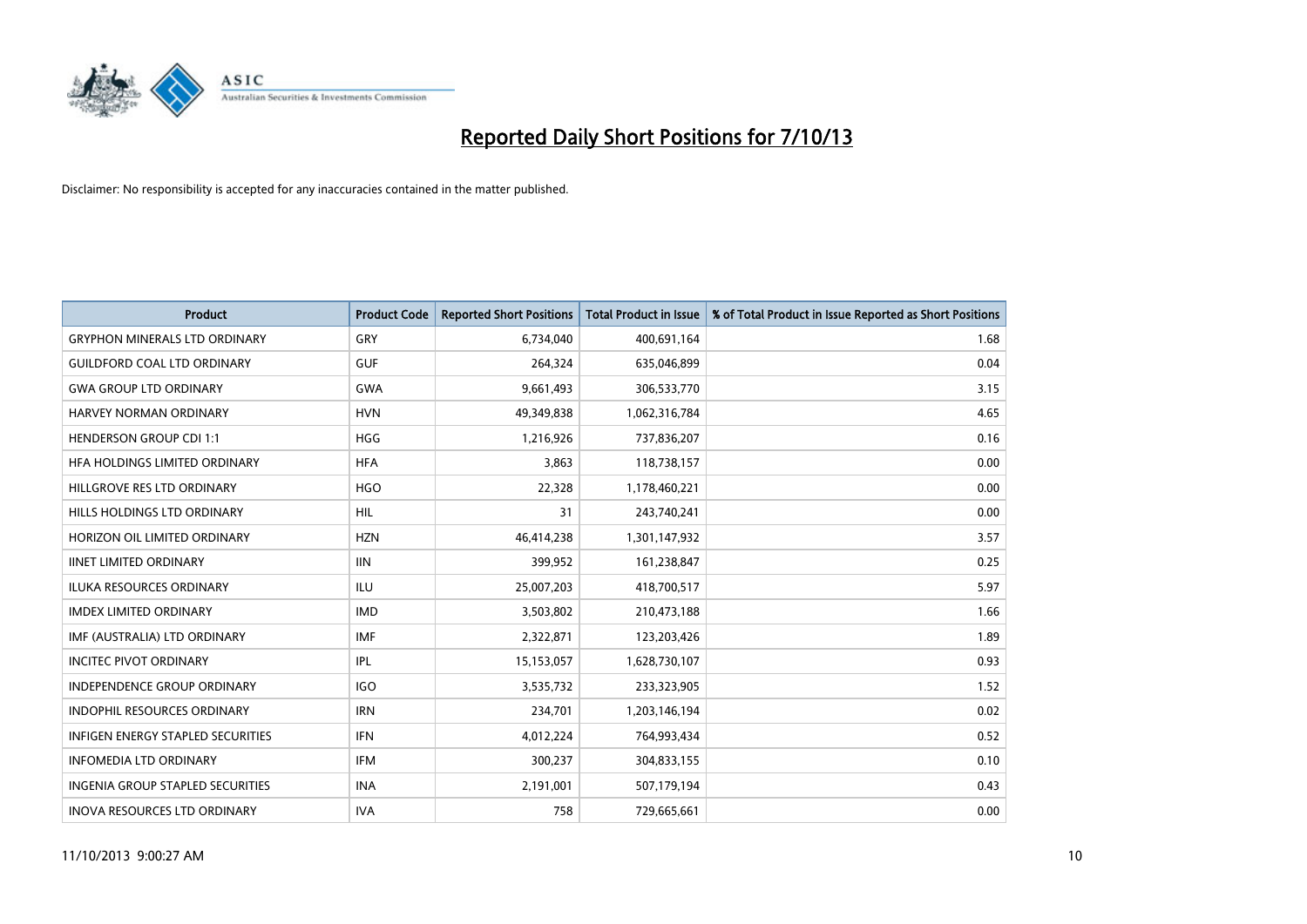

| <b>Product</b>                                  | <b>Product Code</b> | <b>Reported Short Positions</b> | <b>Total Product in Issue</b> | % of Total Product in Issue Reported as Short Positions |
|-------------------------------------------------|---------------------|---------------------------------|-------------------------------|---------------------------------------------------------|
| <b>INSURANCE AUSTRALIA ORDINARY</b>             | <b>IAG</b>          | 11,912,966                      | 2,079,034,021                 | 0.57                                                    |
| <b>INTREPID MINES ORDINARY</b>                  | <b>IAU</b>          | 18,666,113                      | 556,194,977                   | 3.36                                                    |
| <b>INVESTA OFFICE FUND STAPLED SECURITIES</b>   | <b>IOF</b>          | 877,423                         | 614,047,458                   | 0.14                                                    |
| <b>INVOCARE LIMITED ORDINARY</b>                | <b>IVC</b>          | 5,490,338                       | 110,030,298                   | 4.99                                                    |
| <b>IOOF HOLDINGS LTD ORDINARY</b>               | IFL                 | 1,376,433                       | 232,118,034                   | 0.59                                                    |
| <b>IPROPERTY GROUP LTD ORDINARY</b>             | <b>IPP</b>          | 39,062                          | 181,398,426                   | 0.02                                                    |
| <b>IRESS LIMITED ORDINARY</b>                   | <b>IRE</b>          | 248,558                         | 158,585,126                   | 0.16                                                    |
| <b>IRON ORE HOLDINGS ORDINARY</b>               | <b>IOH</b>          | 26,197                          | 161,174,005                   | 0.02                                                    |
| <b>ISELECT LTD ORDINARY</b>                     | <b>ISU</b>          | 2,117,926                       | 259,964,894                   | 0.81                                                    |
| <b>JAMES HARDIE INDUST CHESS DEPOSITARY INT</b> | <b>IHX</b>          | 6,488,659                       | 442,685,722                   | 1.47                                                    |
| <b>JB HI-FI LIMITED ORDINARY</b>                | <b>JBH</b>          | 8,587,175                       | 99,917,963                    | 8.59                                                    |
| <b>JUPITER MINES ORDINARY</b>                   | <b>IMS</b>          | 5,220                           | 2,281,835,383                 | 0.00                                                    |
| <b>KAGARA LTD ORDINARY</b>                      | KZL                 | 3,360,390                       | 798,953,117                   | 0.42                                                    |
| KAROON GAS AUSTRALIA ORDINARY                   | <b>KAR</b>          | 278,440                         | 255,841,581                   | 0.11                                                    |
| KATHMANDU HOLD LTD ORDINARY                     | <b>KMD</b>          | 23,308                          | 200,215,894                   | 0.01                                                    |
| <b>KBL MINING LIMITED ORDINARY</b>              | KBL                 | 1,820                           | 393,535,629                   | 0.00                                                    |
| KINGSGATE CONSOLID. ORDINARY                    | <b>KCN</b>          | 8,351,130                       | 152,284,777                   | 5.48                                                    |
| KINGSROSE MINING LTD ORDINARY                   | <b>KRM</b>          | 437,474                         | 335,753,851                   | 0.13                                                    |
| LEIGHTON HOLDINGS ORDINARY                      | LEI                 | 17,379,392                      | 337,235,188                   | 5.15                                                    |
| LEND LEASE GROUP UNIT/ORD STAPLED               | <b>LLC</b>          | 1,902,499                       | 576,712,337                   | 0.33                                                    |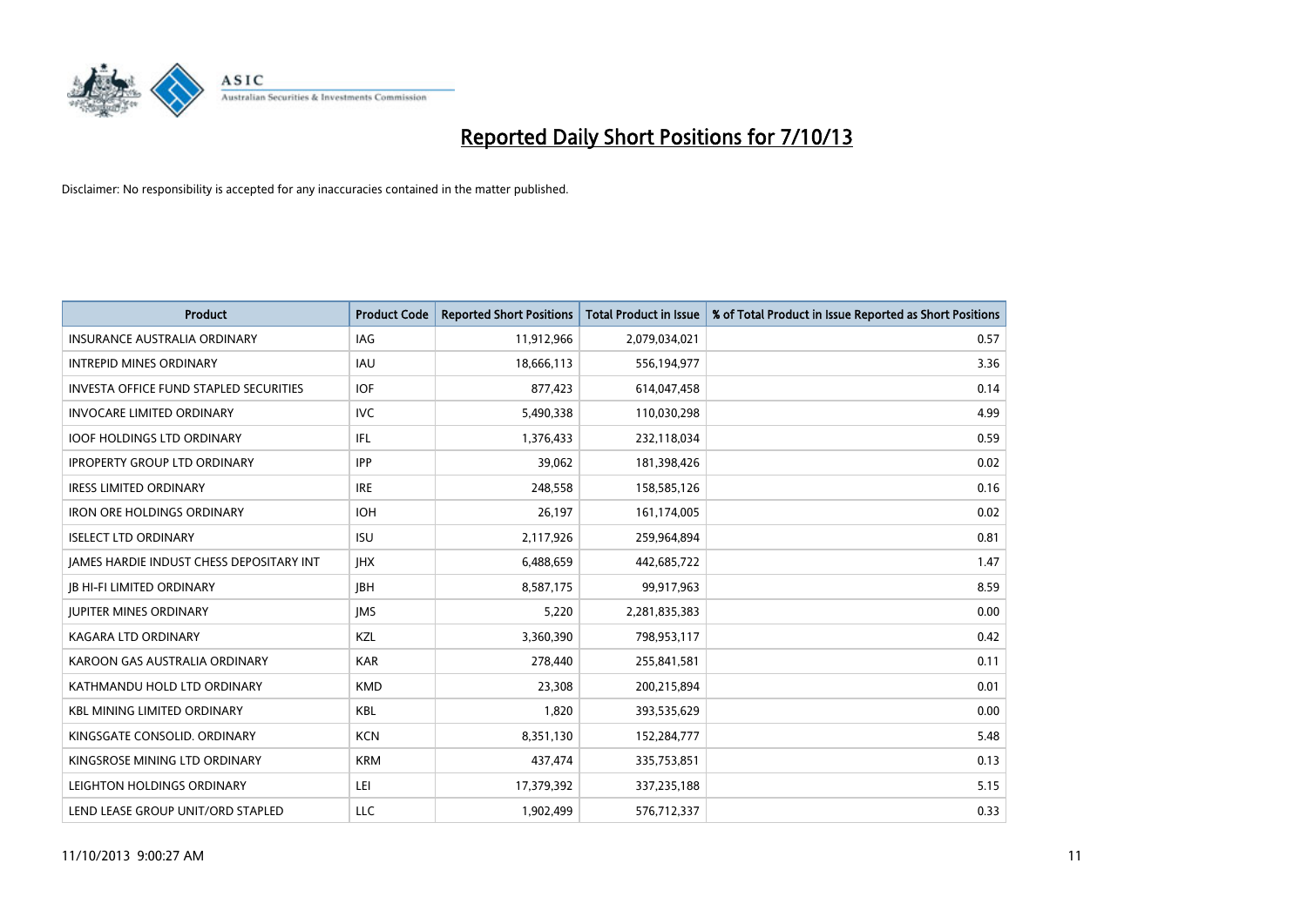

| <b>Product</b>                        | <b>Product Code</b> | <b>Reported Short Positions</b> | <b>Total Product in Issue</b> | % of Total Product in Issue Reported as Short Positions |
|---------------------------------------|---------------------|---------------------------------|-------------------------------|---------------------------------------------------------|
| LINC ENERGY LTD ORDINARY              | <b>LNC</b>          | 13,055,303                      | 518,687,562                   | 2.52                                                    |
| LYCOPODIUM LIMITED ORDINARY           | <b>LYL</b>          | 90                              | 38,955,103                    | 0.00                                                    |
| <b>LYNAS CORPORATION ORDINARY</b>     | <b>LYC</b>          | 152,972,194                     | 1,961,060,594                 | 7.80                                                    |
| M2 TELECOMMUNICATION ORDINARY         | <b>MTU</b>          | 4,499,525                       | 178,573,822                   | 2.52                                                    |
| <b>MACMAHON HOLDINGS ORDINARY</b>     | <b>MAH</b>          | 281,933                         | 1,261,699,966                 | 0.02                                                    |
| MACO ATLAS ROADS GRP ORDINARY STAPLED | <b>MQA</b>          | 11,212,001                      | 487,230,540                   | 2.30                                                    |
| MACQUARIE GROUP LTD ORDINARY          | <b>MOG</b>          | 2,038,182                       | 339,888,036                   | 0.60                                                    |
| MACQUARIE TELECOM GP ORDINARY         | <b>MAQ</b>          | 3.263                           | 20,967,121                    | 0.02                                                    |
| MAGELLAN FIN GRP LTD ORDINARY         | <b>MFG</b>          | 562,697                         | 153,505,712                   | 0.37                                                    |
| MATRIX C & E LTD ORDINARY             | <b>MCE</b>          | 2,883,597                       | 94,555,428                    | 3.05                                                    |
| MAVERICK DRILLING ORDINARY            | <b>MAD</b>          | 9,668,436                       | 452,726,751                   | 2.14                                                    |
| <b>MAXITRANS INDUSTRIES ORDINARY</b>  | <b>MXI</b>          | 279,228                         | 183,993,392                   | 0.15                                                    |
| MAYNE PHARMA LTD ORDINARY             | <b>MYX</b>          | 1,976,275                       | 563,459,968                   | 0.35                                                    |
| MCMILLAN SHAKESPEARE ORDINARY         | <b>MMS</b>          | 662,287                         | 74,523,965                    | 0.89                                                    |
| MEDUSA MINING LTD ORDINARY            | <b>MML</b>          | 1,967,749                       | 188,903,911                   | 1.04                                                    |
| MEO AUSTRALIA LTD ORDINARY            | <b>MEO</b>          | 10,845                          | 627,264,587                   | 0.00                                                    |
| MERMAID MARINE ORDINARY               | <b>MRM</b>          | 644,776                         | 232,652,241                   | 0.28                                                    |
| MESOBLAST LIMITED ORDINARY            | <b>MSB</b>          | 9,634,588                       | 317,350,901                   | 3.04                                                    |
| METALS X LIMITED ORDINARY             | <b>MLX</b>          | 77,960                          | 1,652,636,110                 | 0.00                                                    |
| METCASH LIMITED ORDINARY              | <b>MTS</b>          | 70,248,514                      | 880,704,786                   | 7.98                                                    |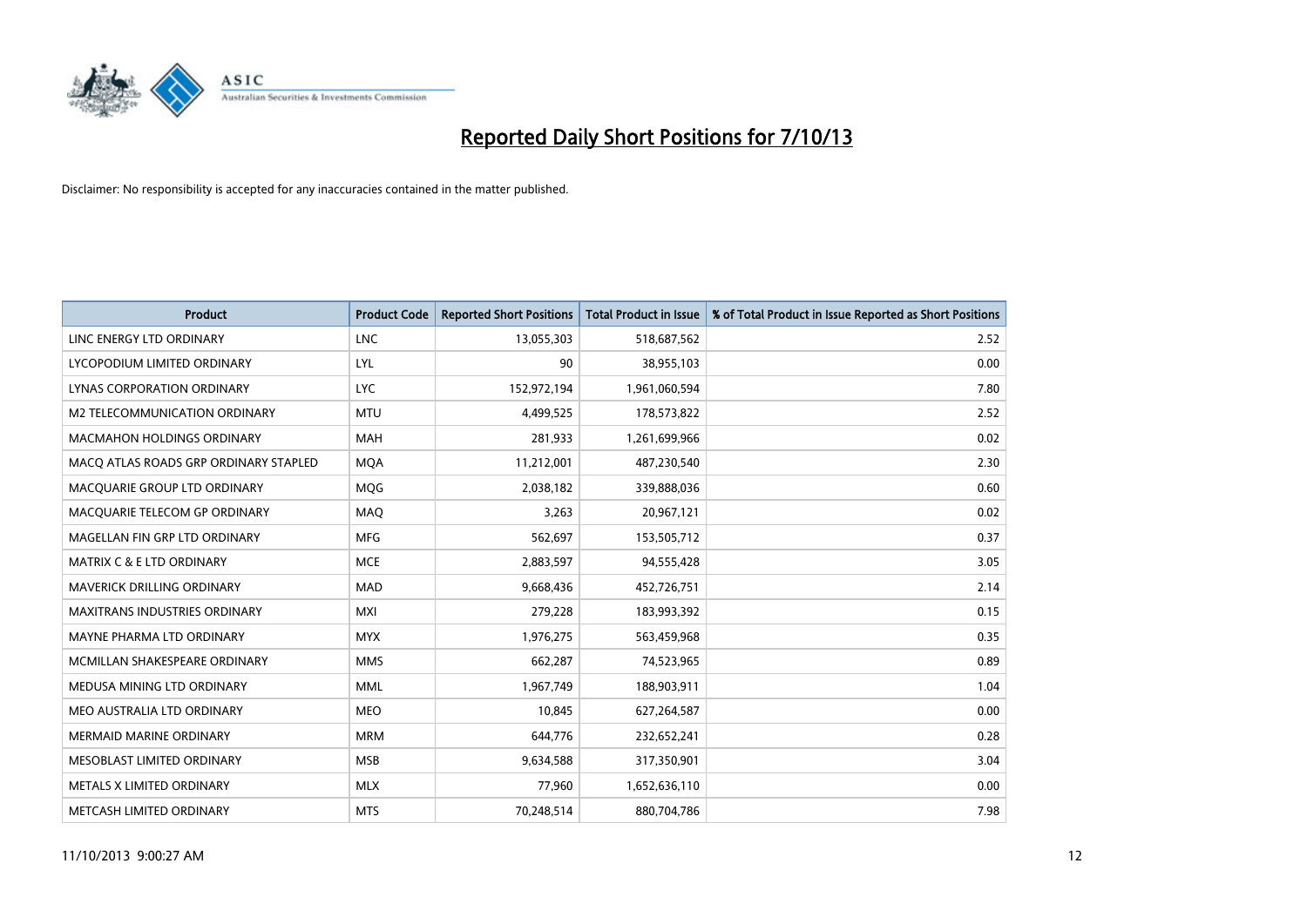

| <b>Product</b>                    | <b>Product Code</b> | <b>Reported Short Positions</b> | <b>Total Product in Issue</b> | % of Total Product in Issue Reported as Short Positions |
|-----------------------------------|---------------------|---------------------------------|-------------------------------|---------------------------------------------------------|
| METMINCO LIMITED ORDINARY         | <b>MNC</b>          | 684,981                         | 1,749,543,023                 | 0.04                                                    |
| MICLYN EXP OFFSHR ORDINARY        | <b>MIO</b>          | 108,577                         | 281,754,775                   | 0.04                                                    |
| MIGHTY RIVER POWER ORDINARY       | <b>MYT</b>          | 4,099                           | 1,400,000,094                 | 0.00                                                    |
| MILTON CORPORATION ORDINARY       | <b>MLT</b>          | 5,777                           | 125,471,551                   | 0.00                                                    |
| MINCOR RESOURCES NL ORDINARY      | <b>MCR</b>          | 2,358,328                       | 188,208,274                   | 1.25                                                    |
| MINERAL DEPOSITS ORDINARY         | <b>MDL</b>          | 1,102,364                       | 83,538,786                    | 1.32                                                    |
| MINERAL RESOURCES. ORDINARY       | <b>MIN</b>          | 858,463                         | 185,987,992                   | 0.46                                                    |
| MIRABELA NICKEL LTD ORDINARY      | <b>MBN</b>          | 17,636,139                      | 876,801,147                   | 2.01                                                    |
| MIRVAC GROUP STAPLED SECURITIES   | <b>MGR</b>          | 925,434                         | 3,664,938,678                 | 0.03                                                    |
| MOLOPO ENERGY LTD ORDINARY        | <b>MPO</b>          | 197,383                         | 246,724,091                   | 0.08                                                    |
| MONADELPHOUS GROUP ORDINARY       | <b>MND</b>          | 11,635,545                      | 92,308,047                    | 12.61                                                   |
| MORTGAGE CHOICE LTD ORDINARY      | <b>MOC</b>          | 246,401                         | 123,431,282                   | 0.20                                                    |
| <b>MOUNT GIBSON IRON ORDINARY</b> | <b>MGX</b>          | 12,177,550                      | 1,090,584,232                 | 1.12                                                    |
| MULTIPLEX SITES SITES             | <b>MXUPA</b>        | 1,277                           | 4,500,000                     | 0.03                                                    |
| MURCHISON METALS LTD ORDINARY     | <b>MMX</b>          | 215,289                         | 450,497,346                   | 0.05                                                    |
| MYER HOLDINGS LTD ORDINARY        | <b>MYR</b>          | 78,848,548                      | 583,894,551                   | 13.50                                                   |
| NANOSONICS LIMITED ORDINARY       | <b>NAN</b>          | 5,040                           | 262,822,463                   | 0.00                                                    |
| NATIONAL AUST, BANK ORDINARY      | <b>NAB</b>          | 5,853,214                       | 2,348,892,519                 | 0.25                                                    |
| NAVITAS LIMITED ORDINARY          | <b>NVT</b>          | 2,216,714                       | 375,367,918                   | 0.59                                                    |
| NEON ENERGY LIMITED ORDINARY      | <b>NEN</b>          | 1,178,732                       | 553,037,848                   | 0.21                                                    |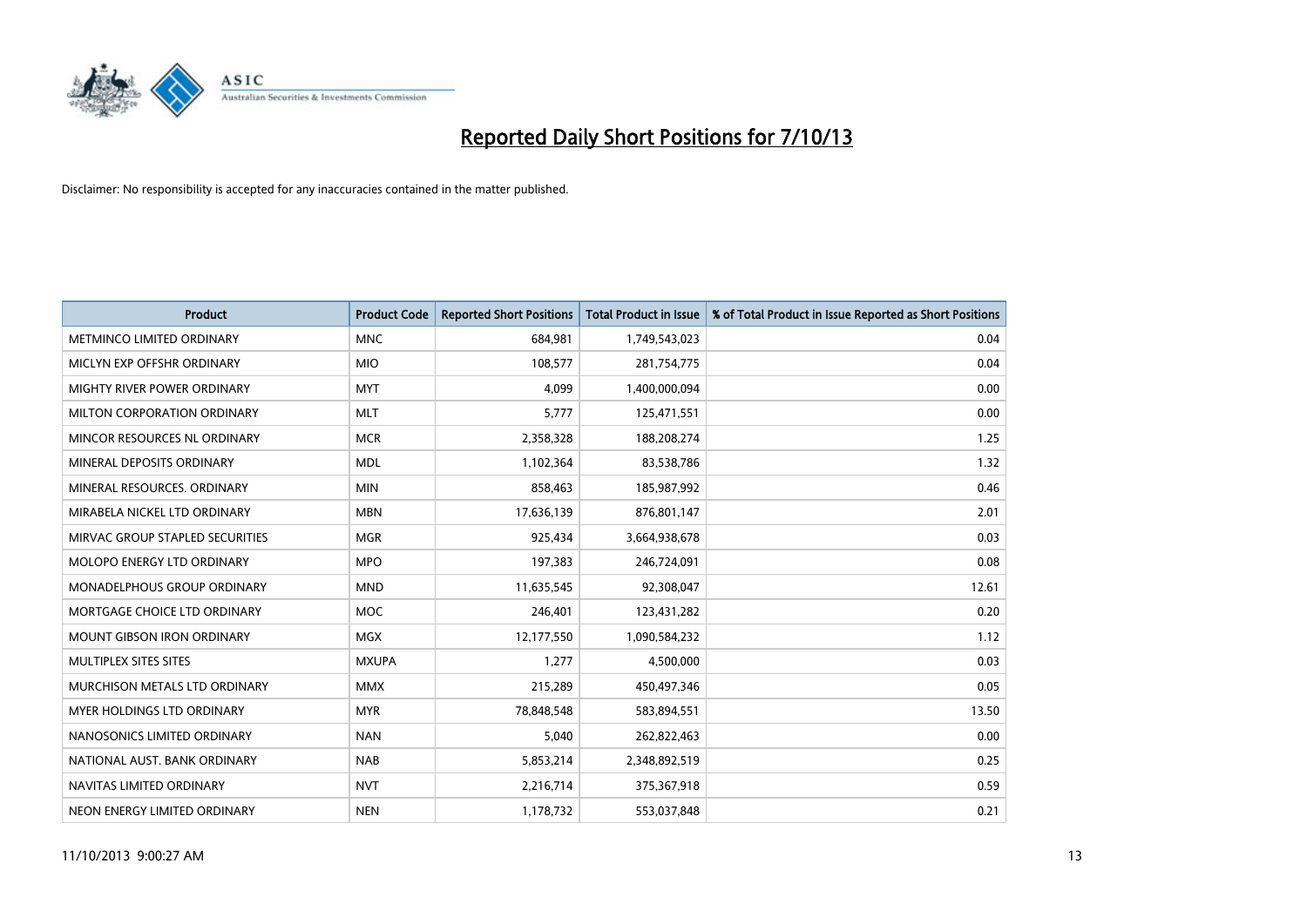

| <b>Product</b>                        | <b>Product Code</b> | <b>Reported Short Positions</b> | <b>Total Product in Issue</b> | % of Total Product in Issue Reported as Short Positions |
|---------------------------------------|---------------------|---------------------------------|-------------------------------|---------------------------------------------------------|
| NEW HOPE CORPORATION ORDINARY         | <b>NHC</b>          | 658,548                         | 830,715,225                   | 0.08                                                    |
| NEW STANDARD ENERGY ORDINARY          | <b>NSE</b>          | 322,032                         | 305,331,847                   | 0.11                                                    |
| NEWCREST MINING ORDINARY              | <b>NCM</b>          | 6,169,336                       | 766,510,971                   | 0.80                                                    |
| NEWS CORP A NON-VOTING CDI            | <b>NWSLV</b>        | 2,820,168                       | 4,037,188                     | 69.85                                                   |
| NEWS CORP B VOTING CDI                | <b>NWS</b>          | 1,893,718                       | 26,793,827                    | 7.07                                                    |
| NEWSAT LIMITED ORDINARY               | <b>NWT</b>          | 581,341                         | 547,078,507                   | 0.11                                                    |
| NEXTDC LIMITED ORDINARY               | <b>NXT</b>          | 4,698,284                       | 192,904,486                   | 2.44                                                    |
| NEXUS ENERGY LIMITED ORDINARY         | <b>NXS</b>          | 2,644,659                       | 1,330,219,459                 | 0.20                                                    |
| NIB HOLDINGS LIMITED ORDINARY         | <b>NHF</b>          | 4,783,316                       | 439,004,182                   | 1.09                                                    |
| NIDO PETROLEUM ORDINARY               | <b>NDO</b>          | 42,500                          | 2,046,650,968                 | 0.00                                                    |
| NOBLE MINERAL RES ORDINARY            | <b>NMG</b>          | 2,365,726                       | 666,397,952                   | 0.36                                                    |
| NORTHERN IRON LTD ORDINARY            | <b>NFE</b>          | 1,137,750                       | 484,405,314                   | 0.23                                                    |
| NORTHERN STAR ORDINARY                | <b>NST</b>          | 4,469,350                       | 424,279,762                   | 1.05                                                    |
| NOVOGEN LIMITED ORDINARY              | <b>NRT</b>          | 120,391                         | 144,208,463                   | 0.08                                                    |
| NRW HOLDINGS LIMITED ORDINARY         | <b>NWH</b>          | 10,759,255                      | 278,888,011                   | 3.86                                                    |
| NUFARM LIMITED ORDINARY               | <b>NUF</b>          | 10,871,344                      | 262,954,040                   | 4.13                                                    |
| OAKTON LIMITED ORDINARY               | <b>OKN</b>          | 2,286                           | 89,912,735                    | 0.00                                                    |
| OCEANAGOLD CORP. CHESS DEPOSITARY INT | <b>OGC</b>          | 618,689                         | 293,587,920                   | 0.21                                                    |
| OIL SEARCH LTD ORDINARY               | OSH                 | 5,961,517                       | 1,340,018,530                 | 0.44                                                    |
| OM HOLDINGS LIMITED ORDINARY          | OMH                 | 2,281,289                       | 733,423,337                   | 0.31                                                    |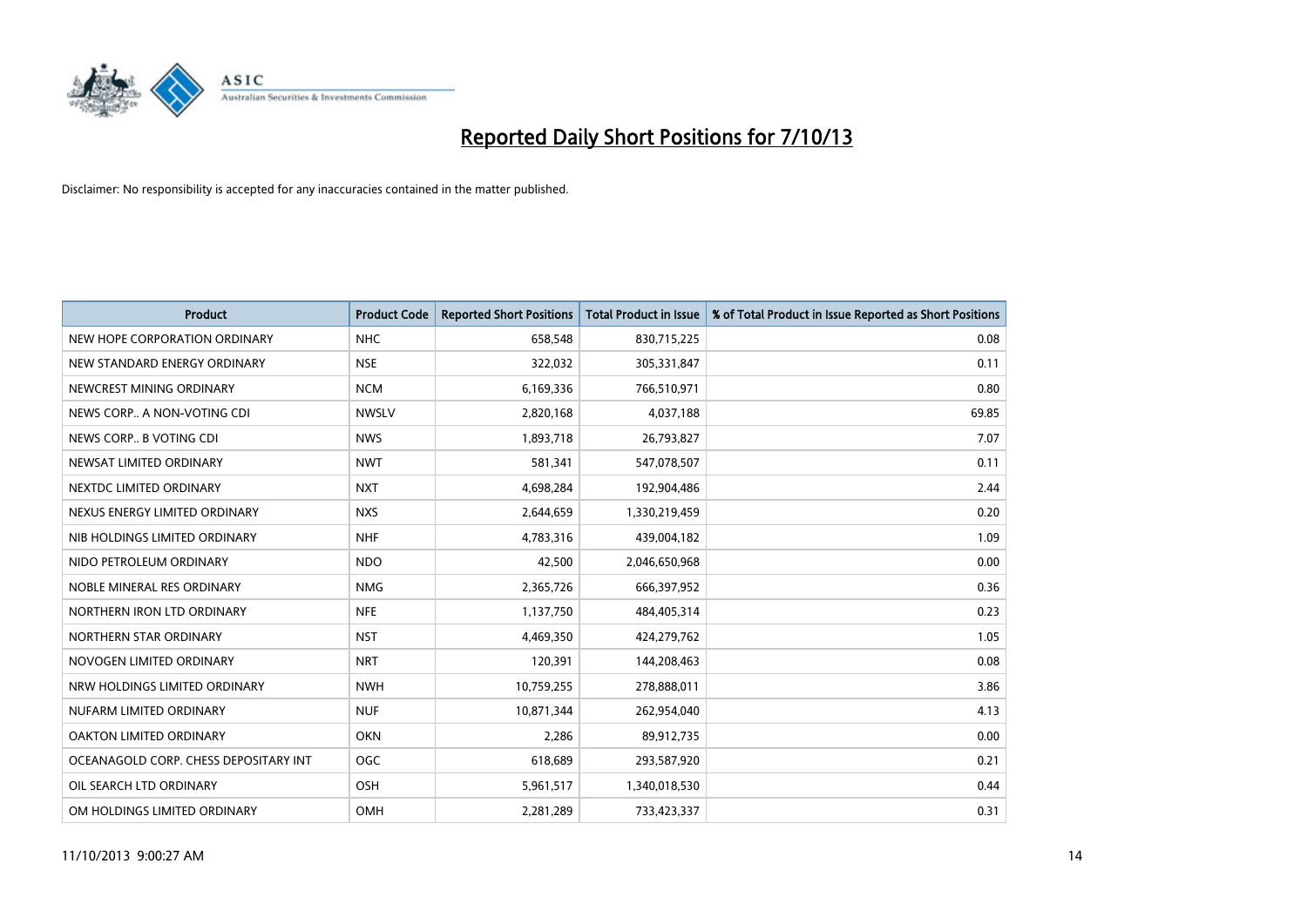

| <b>Product</b>                 | <b>Product Code</b> | <b>Reported Short Positions</b> | <b>Total Product in Issue</b> | % of Total Product in Issue Reported as Short Positions |
|--------------------------------|---------------------|---------------------------------|-------------------------------|---------------------------------------------------------|
| ORICA LIMITED ORDINARY         | ORI                 | 6,706,120                       | 368,203,632                   | 1.82                                                    |
| ORIGIN ENERGY ORDINARY         | <b>ORG</b>          | 5,818,735                       | 1,101,198,473                 | 0.53                                                    |
| OROCOBRE LIMITED ORDINARY      | <b>ORE</b>          | 333,653                         | 117,745,140                   | 0.28                                                    |
| OROTONGROUP LIMITED ORDINARY   | ORL                 | 369,069                         | 40,880,902                    | 0.90                                                    |
| OZ MINERALS ORDINARY           | OZL                 | 5,496,037                       | 303,470,022                   | 1.81                                                    |
| <b>PACIFIC BRANDS ORDINARY</b> | <b>PBG</b>          | 7,918,560                       | 912,915,695                   | 0.87                                                    |
| PALADIN ENERGY LTD ORDINARY    | <b>PDN</b>          | 51,423,282                      | 963,332,074                   | 5.34                                                    |
| PANAUST LIMITED ORDINARY       | <b>PNA</b>          | 2,969,902                       | 619,765,589                   | 0.48                                                    |
| PANORAMIC RESOURCES ORDINARY   | PAN                 | 147,705                         | 263,285,132                   | 0.06                                                    |
| PANTERRA GOLD LTD ORDINARY     | PGI                 | $\mathbf{1}$                    | 761,580,455                   | 0.00                                                    |
| PAPERLINX LIMITED ORDINARY     | <b>PPX</b>          | 48,101                          | 609,280,761                   | 0.01                                                    |
| PAPILLON RES LTD ORDINARY      | <b>PIR</b>          | 5,742,508                       | 337,944,210                   | 1.70                                                    |
| PEET LIMITED ORDINARY          | <b>PPC</b>          | 381,296                         | 431,986,887                   | 0.09                                                    |
| PERILYA LIMITED ORDINARY       | PEM                 | 280,367                         | 769,316,426                   | 0.04                                                    |
| PERPETUAL LIMITED ORDINARY     | <b>PPT</b>          | 2,281,078                       | 41,980,678                    | 5.43                                                    |
| PERSEUS MINING LTD ORDINARY    | PRU                 | 3,668,470                       | 457,962,088                   | 0.80                                                    |
| PHARMAXIS LTD ORDINARY         | <b>PXS</b>          | 2,231,613                       | 308,548,389                   | 0.72                                                    |
| PLATINUM ASSET ORDINARY        | <b>PTM</b>          | 1,121,240                       | 578,285,695                   | 0.19                                                    |
| PLATINUM AUSTRALIA ORDINARY    | <b>PLA</b>          | 836,127                         | 504,968,043                   | 0.17                                                    |
| PMI GOLD CORP CDI 1:1          | <b>PVM</b>          | 237,417                         | 157,986,653                   | 0.15                                                    |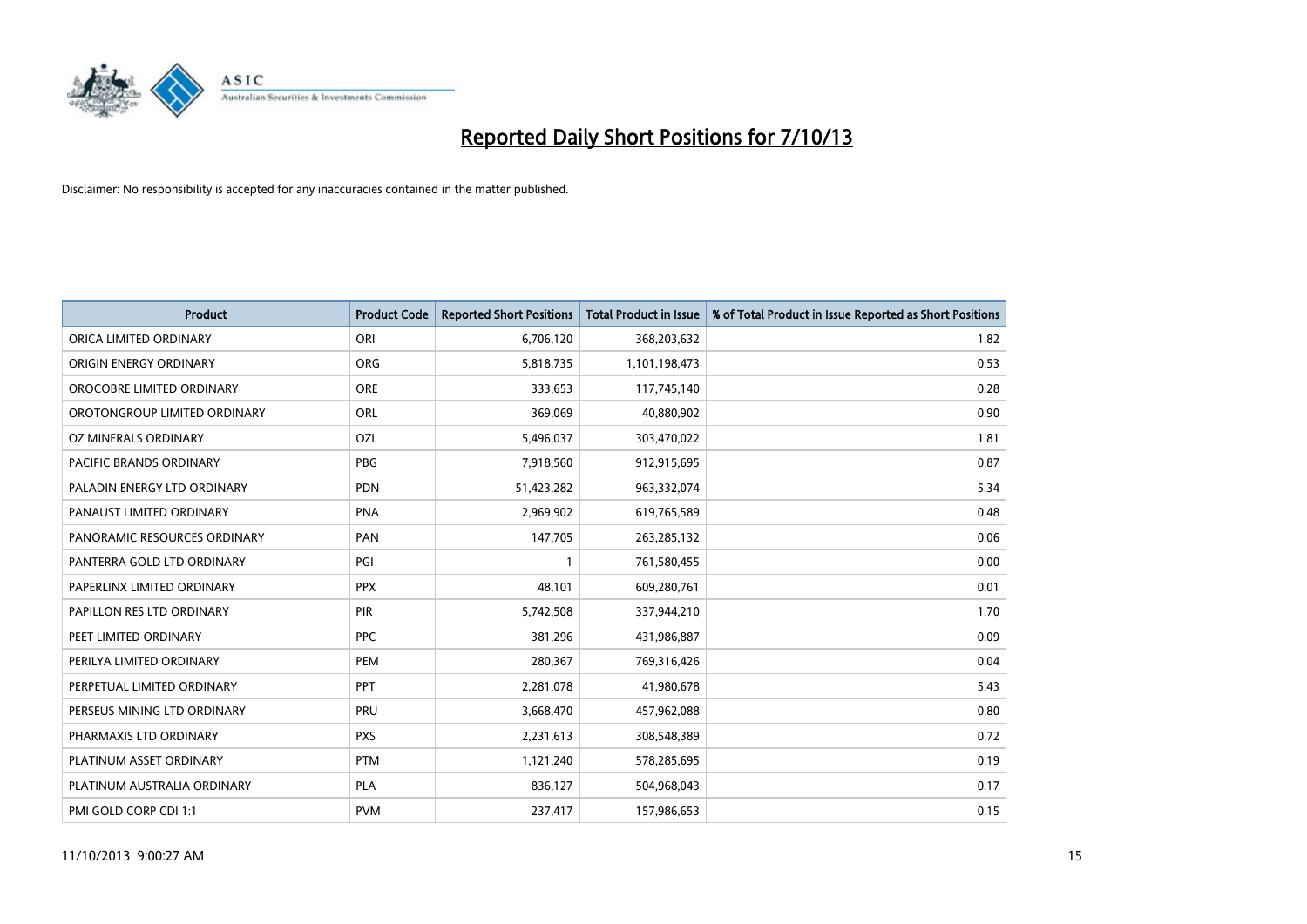

| <b>Product</b>                    | <b>Product Code</b> | <b>Reported Short Positions</b> | <b>Total Product in Issue</b> | % of Total Product in Issue Reported as Short Positions |
|-----------------------------------|---------------------|---------------------------------|-------------------------------|---------------------------------------------------------|
| <b>PMP LIMITED ORDINARY</b>       | <b>PMP</b>          | 28,840                          | 323,781,124                   | 0.01                                                    |
| PREMIER INVESTMENTS ORDINARY      | <b>PMV</b>          | 70,101                          | 155,260,478                   | 0.05                                                    |
| PRIMARY HEALTH CARE ORDINARY      | <b>PRY</b>          | 17,882,190                      | 503,921,941                   | 3.55                                                    |
| PRIME MEDIA GRP LTD ORDINARY      | <b>PRT</b>          | 40,625                          | 366,330,303                   | 0.01                                                    |
| PROGRAMMED ORDINARY               | PRG                 | 157,888                         | 118,229,190                   | 0.13                                                    |
| <b>QANTAS AIRWAYS ORDINARY</b>    | QAN                 | 43,551,350                      | 2,241,745,788                 | 1.94                                                    |
| OBE INSURANCE GROUP ORDINARY      | <b>OBE</b>          | 9,337,450                       | 1,226,855,950                 | 0.76                                                    |
| ORXPHARMA LTD ORDINARY            | <b>QRX</b>          | 218,037                         | 144,785,606                   | 0.15                                                    |
| <b>QUBE HOLDINGS LTD ORDINARY</b> | <b>QUB</b>          | 10,085,112                      | 928,965,547                   | 1.09                                                    |
| RAMELIUS RESOURCES ORDINARY       | <b>RMS</b>          | 2,110,327                       | 363,029,659                   | 0.58                                                    |
| RAMSAY HEALTH CARE ORDINARY       | <b>RHC</b>          | 1,961,228                       | 202,081,252                   | 0.97                                                    |
| RANGE RESOURCES LTD ORDINARY      | <b>RRS</b>          | 324,458                         | 3,148,485,061                 | 0.01                                                    |
| <b>RCR TOMLINSON ORDINARY</b>     | <b>RCR</b>          | 1,894,241                       | 135,451,265                   | 1.40                                                    |
| <b>REA GROUP ORDINARY</b>         | <b>REA</b>          | 909,076                         | 131,714,699                   | 0.69                                                    |
| <b>RED 5 LIMITED ORDINARY</b>     | <b>RED</b>          | 1,244,471                       | 155,788,008                   | 0.80                                                    |
| RED FORK ENERGY ORDINARY          | <b>RFE</b>          | 3,890,267                       | 499,551,719                   | 0.78                                                    |
| REDBANK ENERGY LTD ORDINARY       | <b>AEJ</b>          | 13                              | 786,287                       | 0.00                                                    |
| <b>REGIS RESOURCES ORDINARY</b>   | <b>RRL</b>          | 5,899,001                       | 479,179,710                   | 1.23                                                    |
| RESMED INC CDI 10:1               | <b>RMD</b>          | 10,263,957                      | 1,420,542,770                 | 0.72                                                    |
| <b>RESOLUTE MINING ORDINARY</b>   | <b>RSG</b>          | 2,955,126                       | 640,994,224                   | 0.46                                                    |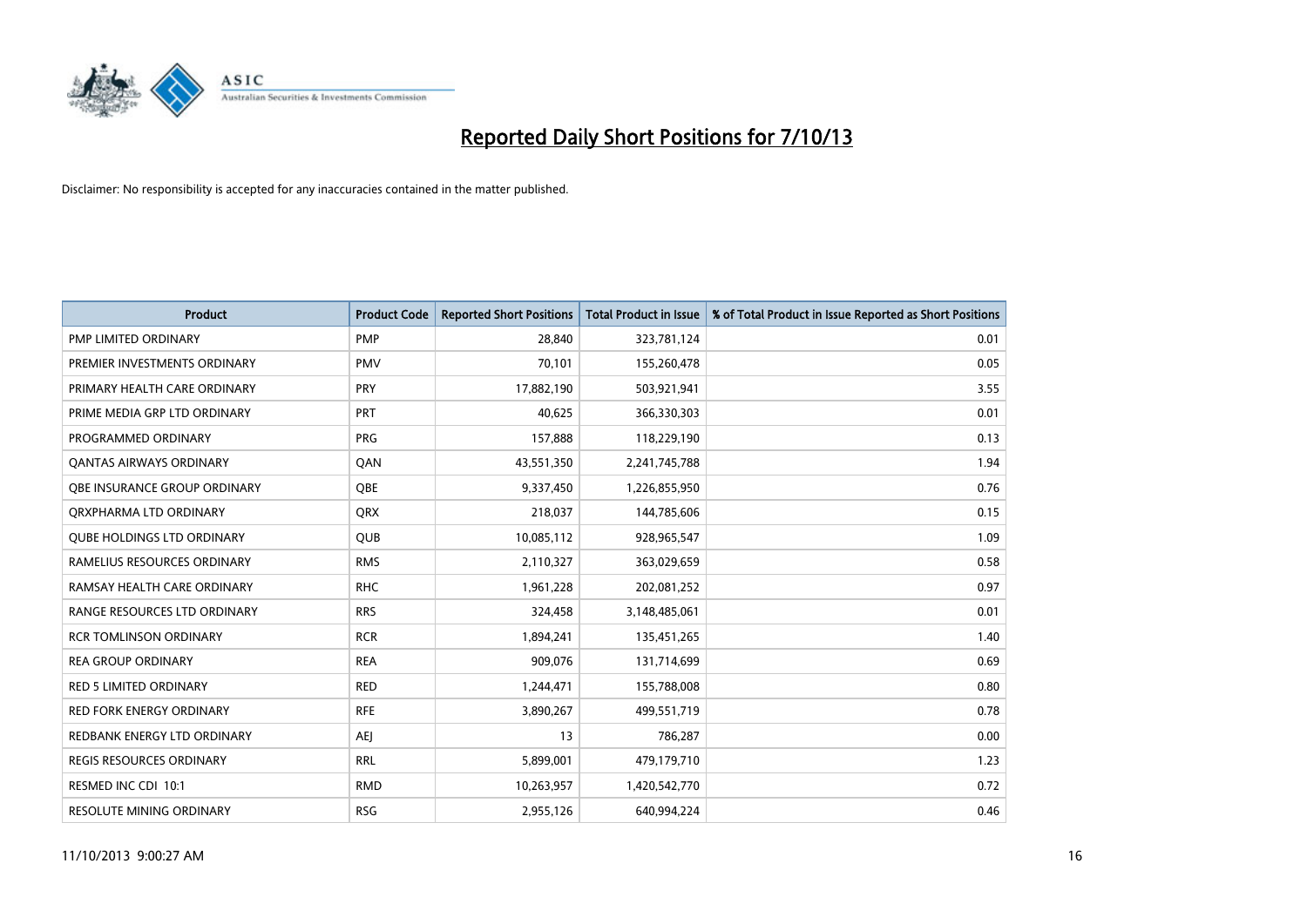

| <b>Product</b>                        | <b>Product Code</b> | <b>Reported Short Positions</b> | <b>Total Product in Issue</b> | % of Total Product in Issue Reported as Short Positions |
|---------------------------------------|---------------------|---------------------------------|-------------------------------|---------------------------------------------------------|
| <b>RESOURCE GENERATION ORDINARY</b>   | <b>RES</b>          | 419,001                         | 332,234,604                   | 0.13                                                    |
| RETAIL FOOD GROUP ORDINARY            | <b>RFG</b>          | 2,843,189                       | 130,301,190                   | 2.18                                                    |
| REX MINERALS LIMITED ORDINARY         | <b>RXM</b>          | 2,045,173                       | 188,907,284                   | 1.08                                                    |
| RHG LIMITED ORDINARY                  | <b>RHG</b>          | 1,085                           | 308,483,177                   | 0.00                                                    |
| <b>RIALTO ENERGY ORDINARY</b>         | <b>RIA</b>          | 41                              | 1,155,765,100                 | 0.00                                                    |
| <b>RIDLEY CORPORATION ORDINARY</b>    | <b>RIC</b>          | 91,643                          | 307,817,071                   | 0.03                                                    |
| RIO TINTO LIMITED ORDINARY            | <b>RIO</b>          | 5,148,299                       | 435,758,720                   | 1.18                                                    |
| ROC OIL COMPANY ORDINARY              | <b>ROC</b>          | 1,094,459                       | 683,235,552                   | 0.16                                                    |
| SAI GLOBAL LIMITED ORDINARY           | SAI                 | 5,922,978                       | 210,662,827                   | 2.81                                                    |
| SALMAT LIMITED ORDINARY               | <b>SLM</b>          | 998                             | 159,812,799                   | 0.00                                                    |
| SAMSON OIL & GAS LTD ORDINARY         | SSN                 | 2,082,000                       | 2,547,627,193                 | 0.08                                                    |
| SANDFIRE RESOURCES ORDINARY           | <b>SFR</b>          | 2,033,364                       | 155,640,968                   | 1.31                                                    |
| SANTOS LTD ORDINARY                   | <b>STO</b>          | 5,122,803                       | 970,188,076                   | 0.53                                                    |
| SARACEN MINERAL ORDINARY              | SAR                 | 5,257,751                       | 595,263,186                   | 0.88                                                    |
| SCA PROPERTY GROUP STAPLED SECURITIES | SCP                 | 24,910,789                      | 642,417,140                   | 3.88                                                    |
| SEDGMAN LIMITED ORDINARY              | SDM                 | 399,434                         | 223,224,636                   | 0.18                                                    |
| SEEK LIMITED ORDINARY                 | <b>SEK</b>          | 13,786,810                      | 339,014,316                   | 4.07                                                    |
| SELECT HARVESTS ORDINARY              | <b>SHV</b>          | 193,792                         | 57,462,851                    | 0.34                                                    |
| SENEX ENERGY LIMITED ORDINARY         | <b>SXY</b>          | 2,954,555                       | 1,144,008,917                 | 0.26                                                    |
| SERVICE STREAM ORDINARY               | SSM                 | 100                             | 283,418,867                   | 0.00                                                    |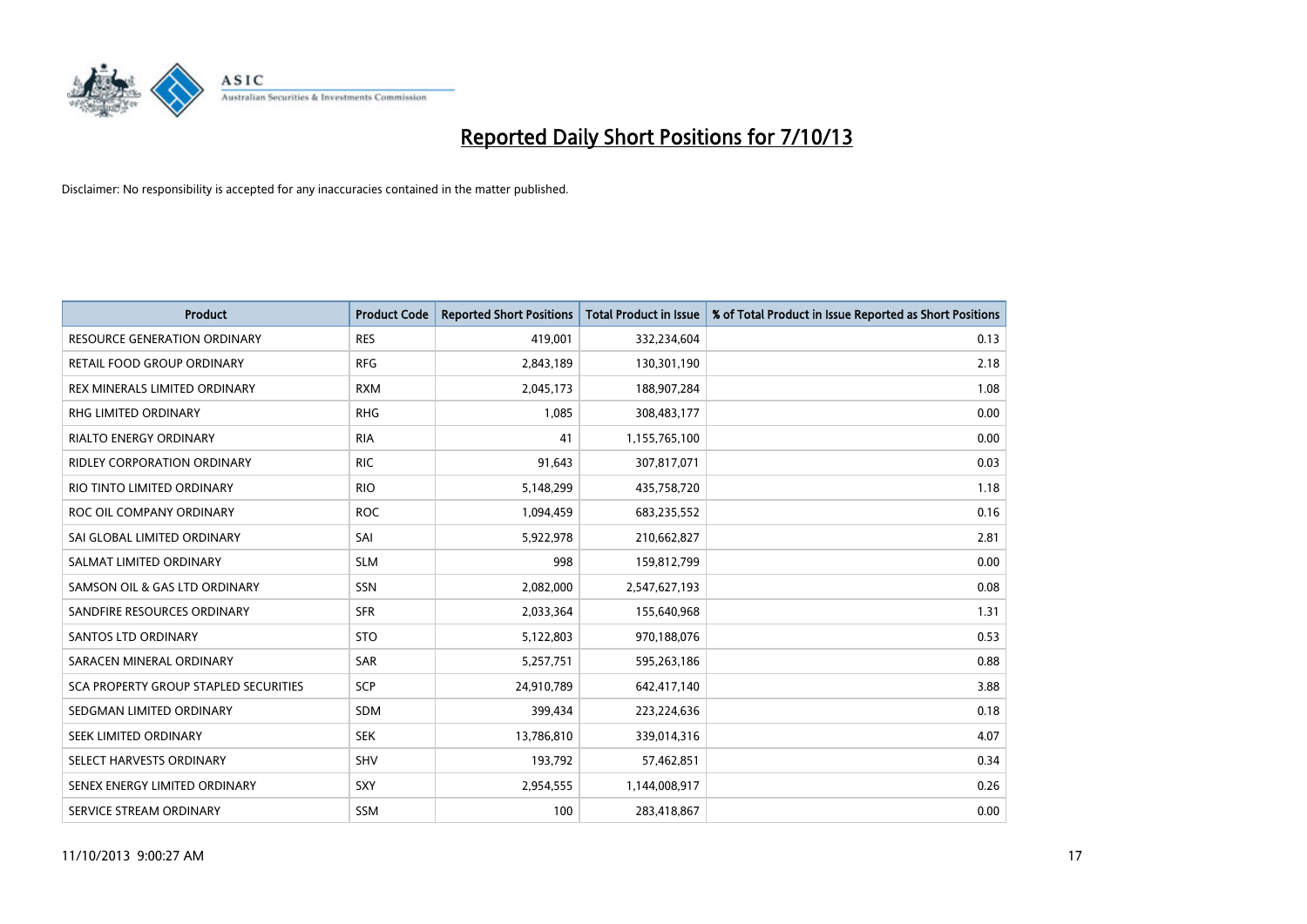

| <b>Product</b>                           | <b>Product Code</b> | <b>Reported Short Positions</b> | <b>Total Product in Issue</b> | % of Total Product in Issue Reported as Short Positions |
|------------------------------------------|---------------------|---------------------------------|-------------------------------|---------------------------------------------------------|
| SEVEN GROUP HOLDINGS ORDINARY            | <b>SVW</b>          | 5,053,394                       | 308,160,281                   | 1.64                                                    |
| SEVEN WEST MEDIA LTD ORDINARY            | <b>SWM</b>          | 5,107,724                       | 999,160,872                   | 0.51                                                    |
| SIGMA PHARMACEUTICAL ORDINARY            | <b>SIP</b>          | 2,363,142                       | 1,126,618,419                 | 0.21                                                    |
| SILEX SYSTEMS ORDINARY                   | <b>SLX</b>          | 2,313,212                       | 170,249,150                   | 1.36                                                    |
| SILVER CHEF LIMITED ORDINARY             | SIV                 | 76,735                          | 29,333,629                    | 0.26                                                    |
| SILVER LAKE RESOURCE ORDINARY            | <b>SLR</b>          | 9,104,610                       | 434,988,914                   | 2.09                                                    |
| SIMS METAL MGMT LTD ORDINARY             | SGM                 | 6,981,620                       | 204,335,628                   | 3.42                                                    |
| SINGAPORE TELECOMM. CHESS DEPOSITARY INT | <b>SGT</b>          | 1,555,623                       | 149,779,918                   | 1.04                                                    |
| SIRIUS RESOURCES NL ORDINARY             | <b>SIR</b>          | 4,037,424                       | 227,020,167                   | 1.78                                                    |
| SIRTEX MEDICAL ORDINARY                  | <b>SRX</b>          | 405,052                         | 56,108,439                    | 0.72                                                    |
| SKILLED GROUP LTD ORDINARY               | <b>SKE</b>          | 5,632,940                       | 233,871,364                   | 2.41                                                    |
| <b>SKY NETWORK ORDINARY</b>              | <b>SKT</b>          | 762,399                         | 389,139,785                   | 0.20                                                    |
| SKYCITY ENT GRP LTD ORDINARY             | <b>SKC</b>          | 510,125                         | 576,958,340                   | 0.09                                                    |
| <b>SLATER &amp; GORDON ORDINARY</b>      | SGH                 | 366,008                         | 198,846,598                   | 0.18                                                    |
| SMS MANAGEMENT, ORDINARY                 | <b>SMX</b>          | 1,675,139                       | 70,099,763                    | 2.39                                                    |
| SONIC HEALTHCARE ORDINARY                | <b>SHL</b>          | 2,934,517                       | 400,295,556                   | 0.73                                                    |
| SOUL PATTINSON (W.H) ORDINARY            | SOL                 | 101,454                         | 239,395,320                   | 0.04                                                    |
| SP AUSNET STAPLED SECURITIES             | <b>SPN</b>          | 19,742,962                      | 3,376,325,523                 | 0.58                                                    |
| SPARK INFRASTRUCTURE STAPLED NOTE & UNIT | SKI                 | 38,448,685                      | 1,326,734,264                 | 2.90                                                    |
| SPDR 200 FUND ETF UNITS                  | <b>STW</b>          | 67,100                          | 44,278,688                    | 0.15                                                    |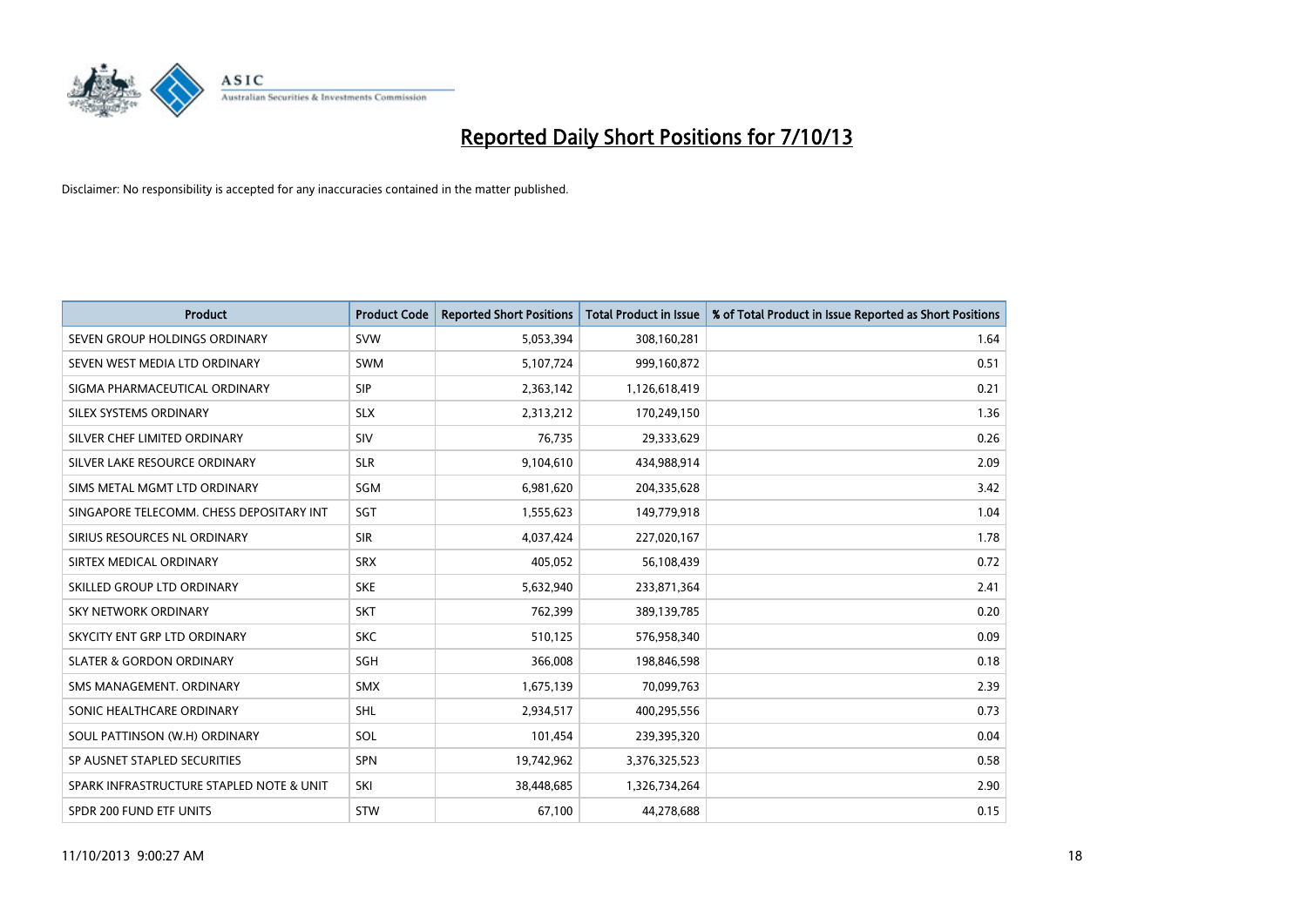

| <b>Product</b>                   | <b>Product Code</b> | <b>Reported Short Positions</b> | <b>Total Product in Issue</b> | % of Total Product in Issue Reported as Short Positions |
|----------------------------------|---------------------|---------------------------------|-------------------------------|---------------------------------------------------------|
| SPECIALTY FASHION ORDINARY       | <b>SFH</b>          | 60,000                          | 192,236,121                   | 0.03                                                    |
| ST BARBARA LIMITED ORDINARY      | SBM                 | 7,145,326                       | 488,074,077                   | 1.46                                                    |
| STARPHARMA HOLDINGS ORDINARY     | <b>SPL</b>          | 14,645,963                      | 284,164,948                   | 5.15                                                    |
| STEADFAST GROUP LTD ORDINARY     | <b>SDF</b>          | 117,391                         | 500,873,408                   | 0.02                                                    |
| STHN CROSS MEDIA ORDINARY        | <b>SXL</b>          | 8,388,363                       | 705,099,800                   | 1.19                                                    |
| STOCKLAND UNITS/ORD STAPLED      | SGP                 | 5,986,974                       | 2,305,750,747                 | 0.26                                                    |
| STRAITS RES LTD. ORDINARY        | SRQ                 | 31,522                          | 1,164,150,159                 | 0.00                                                    |
| STW COMMUNICATIONS ORDINARY      | <b>SGN</b>          | 3,032,350                       | 403,828,512                   | 0.75                                                    |
| SUNCORP GROUP LTD ORDINARY       | <b>SUN</b>          | 3,724,334                       | 1,286,600,980                 | 0.29                                                    |
| SUNDANCE ENERGY ORDINARY         | <b>SEA</b>          | 269,698                         | 462,611,982                   | 0.06                                                    |
| SUNDANCE RESOURCES ORDINARY      | <b>SDL</b>          | 32,326,684                      | 3,072,110,985                 | 1.05                                                    |
| SUNLAND GROUP LTD ORDINARY       | <b>SDG</b>          | 18,391                          | 181,710,087                   | 0.01                                                    |
| SUPER RET REP LTD ORDINARY       | <b>SUL</b>          | 979,808                         | 196,731,620                   | 0.50                                                    |
| SYD AIRPORT STAPLED US PROHIBIT. | SYD                 | 19,792,656                      | 2,194,322,759                 | 0.90                                                    |
| SYRAH RESOURCES ORDINARY         | <b>SYR</b>          | 2,187,048                       | 148,242,623                   | 1.48                                                    |
| TABCORP HOLDINGS LTD ORDINARY    | <b>TAH</b>          | 17,396,671                      | 754,274,706                   | 2.31                                                    |
| <b>TANAMI GOLD NL ORDINARY</b>   | <b>TAM</b>          | 41                              | 587,548,523                   | 0.00                                                    |
| TAP OIL LIMITED ORDINARY         | <b>TAP</b>          | 166,996                         | 241,608,606                   | 0.07                                                    |
| TASSAL GROUP LIMITED ORDINARY    | <b>TGR</b>          | 255,553                         | 146,507,029                   | 0.17                                                    |
| <b>TATTS GROUP LTD ORDINARY</b>  | <b>TTS</b>          | 11,423,030                      | 1,402,714,027                 | 0.81                                                    |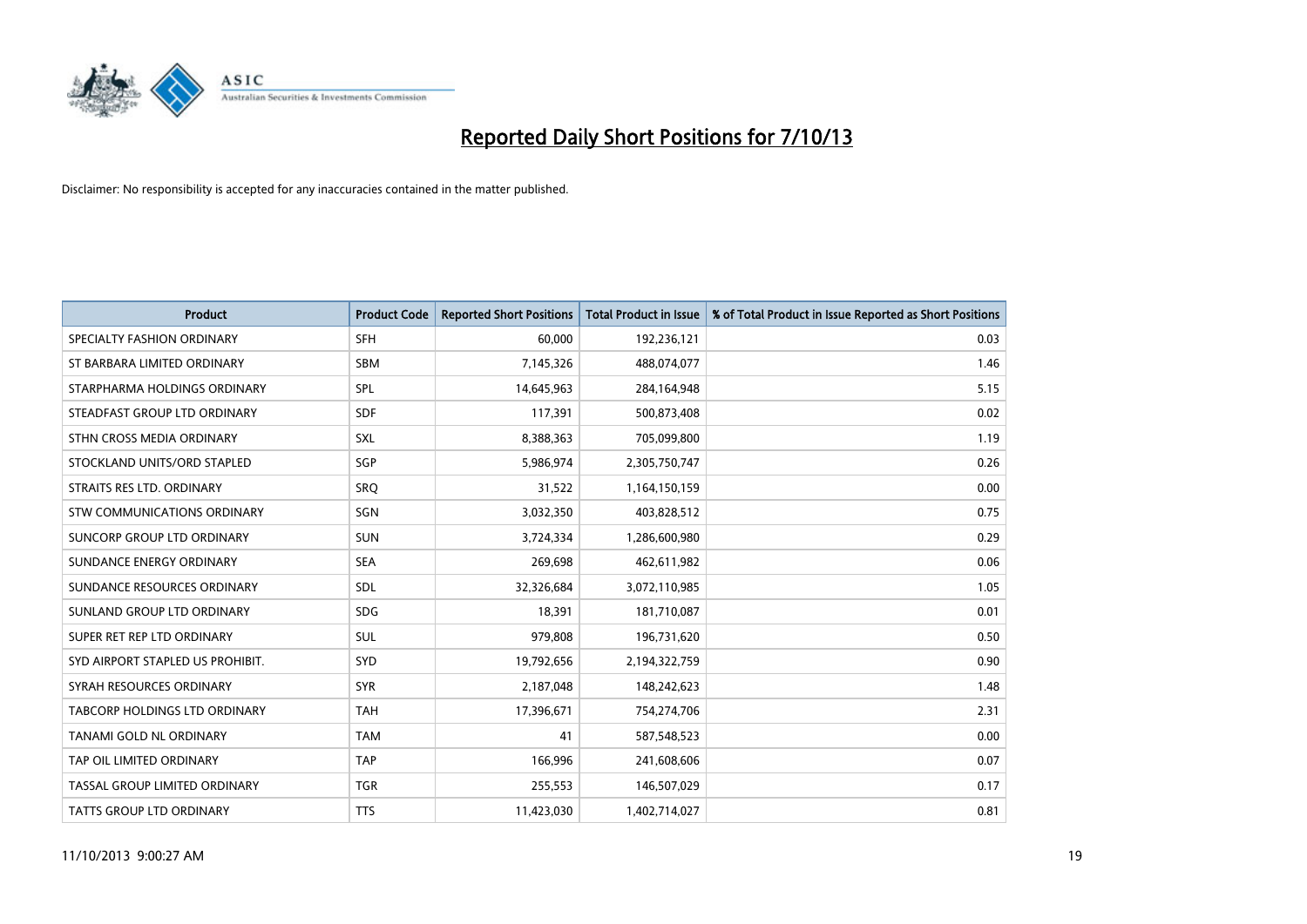

| <b>Product</b>                        | <b>Product Code</b> | <b>Reported Short Positions</b> | <b>Total Product in Issue</b> | % of Total Product in Issue Reported as Short Positions |
|---------------------------------------|---------------------|---------------------------------|-------------------------------|---------------------------------------------------------|
| TELECOM CORPORATION ORDINARY          | <b>TEL</b>          | 6,869,732                       | 1,817,238,564                 | 0.38                                                    |
| TELSTRA CORPORATION, ORDINARY         | <b>TLS</b>          | 16,462,099                      | 12,443,074,357                | 0.13                                                    |
| TEN NETWORK HOLDINGS ORDINARY         | <b>TEN</b>          | 105,086,776                     | 2,586,970,845                 | 4.06                                                    |
| TERANGA GOLD CORP CDI 1:1             | <b>TGZ</b>          | 838,155                         | 174,196,016                   | 0.48                                                    |
| TFS CORPORATION LTD ORDINARY          | <b>TFC</b>          | 144,300                         | 279,621,829                   | 0.05                                                    |
| THE REJECT SHOP ORDINARY              | <b>TRS</b>          | 1,725,861                       | 28,826,248                    | 5.99                                                    |
| THORN GROUP LIMITED ORDINARY          | <b>TGA</b>          | 32,201                          | 148,897,155                   | 0.02                                                    |
| <b>TIGER RESOURCES ORDINARY</b>       | <b>TGS</b>          | 2,585,619                       | 674,770,269                   | 0.38                                                    |
| TITAN ENERGY SERVICE ORDINARY         | <b>TTN</b>          | 3,637                           | 48,434,770                    | 0.01                                                    |
| TOLL HOLDINGS LTD ORDINARY            | <b>TOL</b>          | 20,346,003                      | 717,133,875                   | 2.84                                                    |
| TOX FREE SOLUTIONS ORDINARY           | <b>TOX</b>          | 1,220,184                       | 132,519,859                   | 0.92                                                    |
| TPG TELECOM LIMITED ORDINARY          | <b>TPM</b>          | 1,619,658                       | 793,808,141                   | 0.20                                                    |
| <b>TRADE ME GROUP ORDINARY</b>        | <b>TME</b>          | 212,063                         | 396,261,129                   | 0.05                                                    |
| <b>TRANSFIELD SERVICES ORDINARY</b>   | <b>TSE</b>          | 43,206,629                      | 512,457,716                   | 8.43                                                    |
| TRANSPACIFIC INDUST, ORDINARY         | <b>TPI</b>          | 17,422,836                      | 1,578,563,490                 | 1.10                                                    |
| TRANSURBAN GROUP TRIPLE STAPLED SEC.  | <b>TCL</b>          | 5,727,877                       | 1,485,500,376                 | 0.39                                                    |
| <b>TREASURY GROUP ORDINARY</b>        | <b>TRG</b>          | 25,674                          | 23,070,755                    | 0.11                                                    |
| TREASURY WINE ESTATE ORDINARY         | <b>TWE</b>          | 20,055,150                      | 647,227,144                   | 3.10                                                    |
| TROY RESOURCES LTD ORDINARY           | <b>TRY</b>          | 1,012,843                       | 167,730,292                   | 0.60                                                    |
| TWENTY-FIRST FOX INC A NON-VOTING CDI | <b>FOXLV</b>        | 1,296,928                       | 24,528,347                    | 5.29                                                    |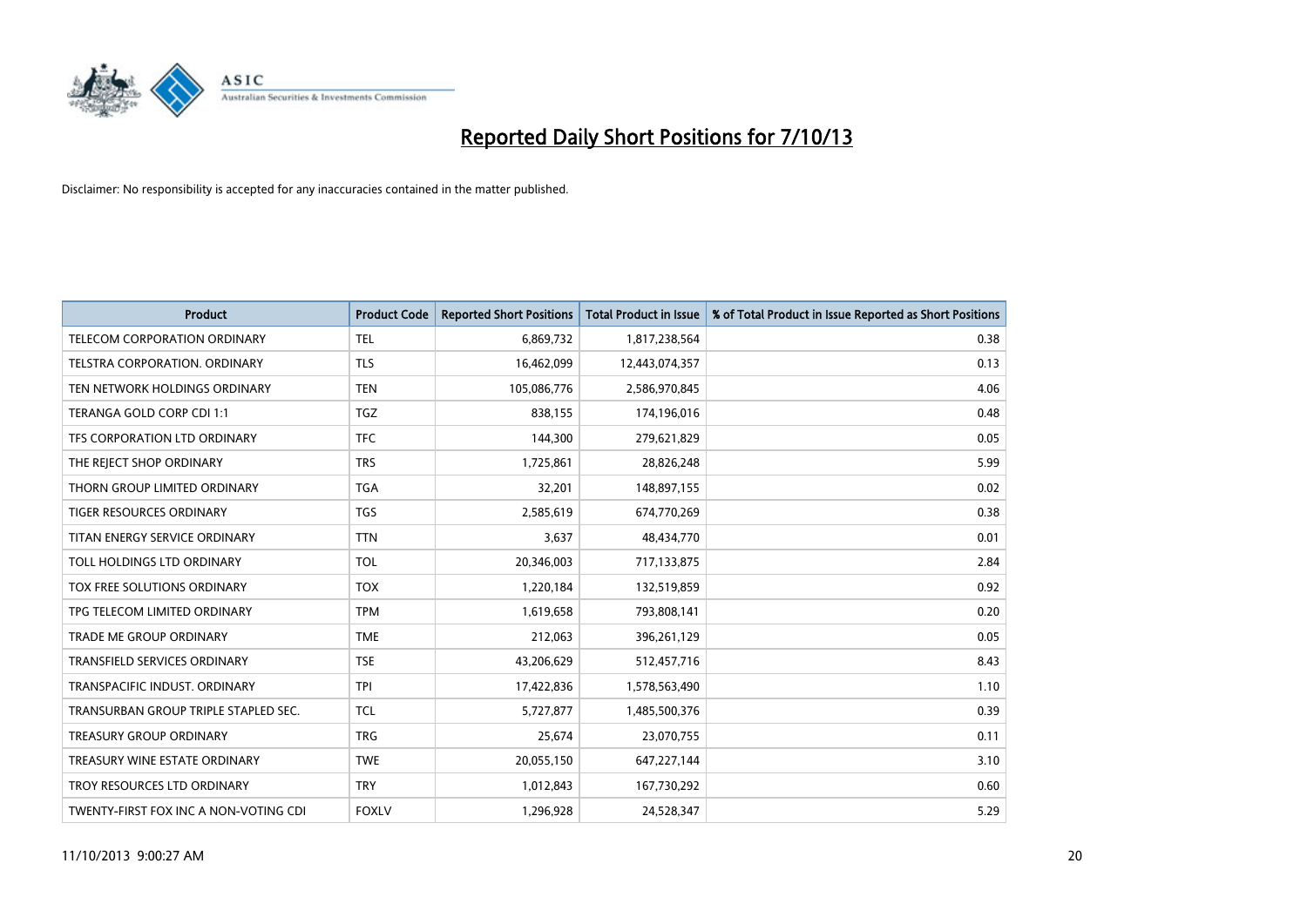

| <b>Product</b>                         | <b>Product Code</b> | <b>Reported Short Positions</b> | <b>Total Product in Issue</b> | % of Total Product in Issue Reported as Short Positions |
|----------------------------------------|---------------------|---------------------------------|-------------------------------|---------------------------------------------------------|
| TWENTY-FIRST FOX INC B VOTING CDI      | <b>FOX</b>          | 385,470                         | 208,230,321                   | 0.19                                                    |
| UGL LIMITED ORDINARY                   | UGL                 | 14,930,753                      | 166,511,240                   | 8.97                                                    |
| UNILIFE CORPORATION CDI 6:1            | <b>UNS</b>          | 7,954                           | 275,763,432                   | 0.00                                                    |
| VILLA WORLD LTD. ORDINARY              | <b>VLW</b>          | 61,765                          | 80,038,863                    | 0.08                                                    |
| <b>VILLAGE ROADSHOW LTD ORDINARY</b>   | <b>VRL</b>          | 424,165                         | 159,486,203                   | 0.27                                                    |
| <b>VIRGIN AUS HLDG LTD ORDINARY</b>    | <b>VAH</b>          | 90,017,227                      | 2,589,840,317                 | 3.48                                                    |
| <b>VIRTUS HEALTH LTD ORDINARY</b>      | <b>VRT</b>          | 110,315                         | 79,536,601                    | 0.14                                                    |
| VISION EYE INSTITUTE ORDINARY          | <b>VEI</b>          | 210,955                         | 160,284,112                   | 0.13                                                    |
| WEBJET LIMITED ORDINARY                | <b>WEB</b>          | 2,097,167                       | 79,397,959                    | 2.64                                                    |
| <b>WESFARMERS LIMITED ORDINARY</b>     | <b>WES</b>          | 25,528,243                      | 1,006,683,257                 | 2.54                                                    |
| WESFARMERS LIMITED PARTIALLY PROTECTED | <b>WESN</b>         | 174,624                         | 150,510,341                   | 0.12                                                    |
| <b>WESTERN AREAS LTD ORDINARY</b>      | <b>WSA</b>          | 19,661,459                      | 196,862,806                   | 9.99                                                    |
| WESTERN DESERT RES. ORDINARY           | <b>WDR</b>          | 3,817,201                       | 409,487,231                   | 0.93                                                    |
| WESTFIELD GROUP ORD/UNIT STAPLED SEC   | <b>WDC</b>          | 8,810,036                       | 2,168,299,076                 | 0.41                                                    |
| WESTFIELD RETAIL TST UNIT STAPLED      | <b>WRT</b>          | 12,239,476                      | 2,995,945,800                 | 0.41                                                    |
| WESTPAC BANKING CORP ORDINARY          | <b>WBC</b>          | 21,502,858                      | 3,109,048,309                 | 0.69                                                    |
| WHITE ENERGY COMPANY ORDINARY          | <b>WEC</b>          | 390                             | 322,974,494                   | 0.00                                                    |
| WHITEHAVEN COAL ORDINARY               | <b>WHC</b>          | 55,155,562                      | 1,025,692,710                 | 5.38                                                    |
| WIDE BAY AUST LTD ORDINARY             | <b>WBB</b>          | 9,459                           | 36,238,600                    | 0.03                                                    |
| WINDIMURRA VANADIUM ORDINARY           | <b>WVL</b>          | 20,461                          | 19,284,366                    | 0.11                                                    |